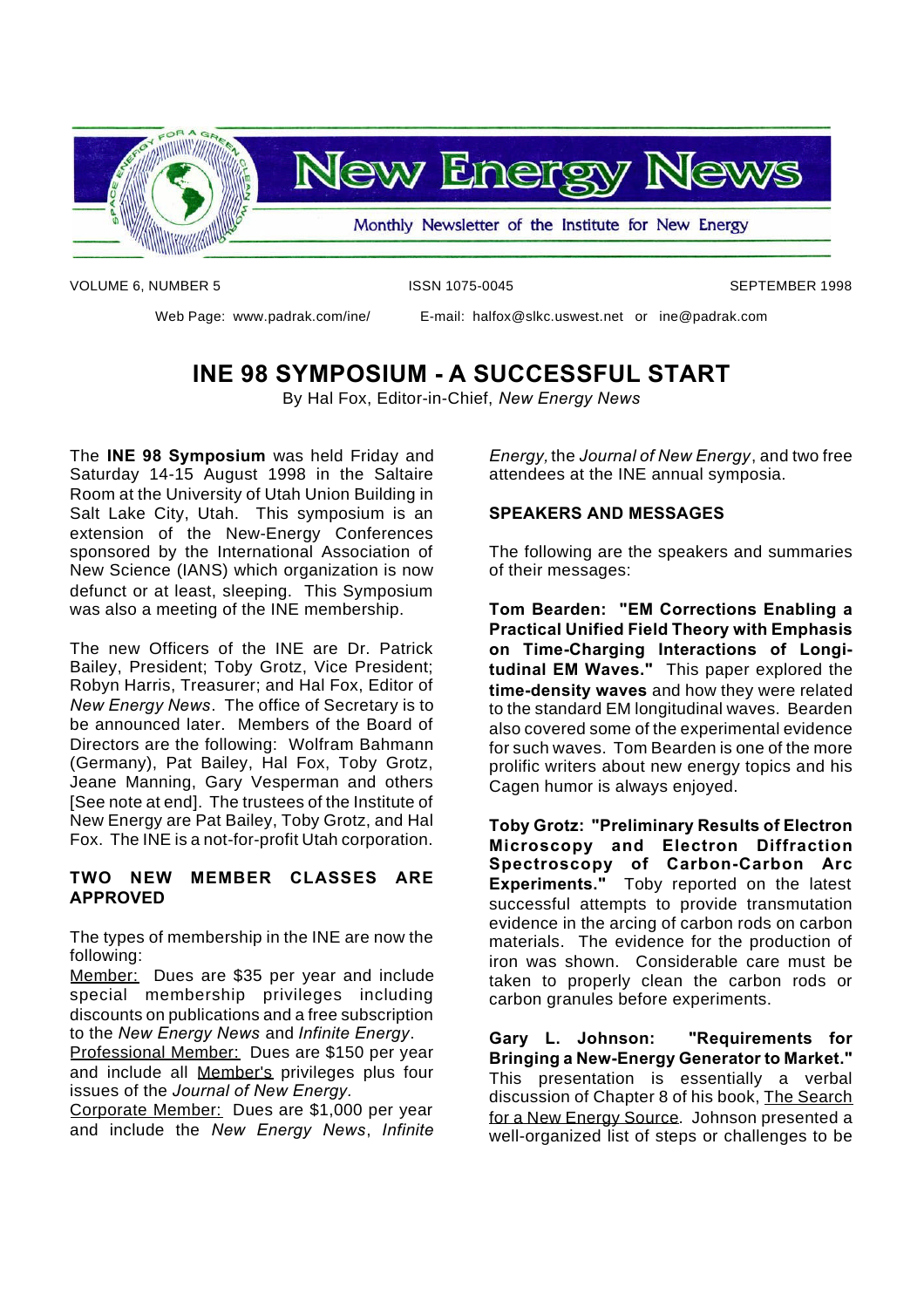taken or met in getting a new-energy product to market. Recommended was that work should proceed, as soon as practical, on both homesized and sub-station sized systems as soon as a working method is available. [See book review of Dr. Johnson's book, page 12.]

**Don Reed: "Excitation and Extraction of Vacuum Energy via EM-Torsion Field Coupling – Theoretical Model."** A historical survey of the torsion field was given. One aspect was explored mathematically to identify possible means by which the desired coupling between Electro-Magnetic Fields and the Torsion Fields can be accomplished for power production. This topic is of considerable interest due to the increasing papers coming from Russia on torsion fields.

**Paul M. Brown: "Tritiated Amorphous Silicon Power Cells**." This paper presented the application of tritiated amorphous silicon as an energy converter for betavoltaic devices. The recent resumption of the development of the nuclear battery was described. Batteries having a ten-year life (and no recharging) are possible using this technology.

**Hal Fox & Shang Xian Jin: "Low-Energy Nuclear Reactions and High-Density Charge Clusters."** The work sponsored by Trenergy, Inc. on the further development of the charge cluster technology originally discovered by Kenneth Shoulders was described. The paper discussed work with the LENT-1 reactor designed by the Cincinnati Group. One of the objectives of this work is to demonstrate that low-energy nuclear reactions can be used for the stabilization of radio-active wastes.

**Patrick G. Bailey: "The Need for Accurate Reporting and Archival of Data for Advanced Energy Conversion Devices: the INE Date Base."** This presentation was both a description of the current INE database and a plea for members to add to or correct this database. Over 100 devices or systems for the production of new energy are stored on the database and ranked from initial report to replicated and ready for commercialization. Pat Bailey is the webmaster and the financial support for the

prize-winning New-Energy Website at www.padrak.com/ine/.

**Moray B. King: "Overview of New-Energy Paradigms, Charge Clusters, and Torsion Fields."** Moray gave an enthusiastic overview of various theoretical approaches to the tapping of zero-point energy. Various anomalies must be explained and appropriate experiments designed to buttress the further development of theory. Challenges to current experimenters to help provide data and/or explanations for some of the observed results, especially with high-density charge clusters, was a part of the presentation.

**David Yurth: "A New Approach to a Unified Field Theory."** By viewing the Torsion Fields and the aether as the fundamental causes of electric fields, magnetic fields, and gravity fields, Yurth outlined a new view for a Unified Field Theory which must include the torsion fields. Yurth suggests that all fields are effects arising from a universal, holographic causal phenomena described as the Physical Vacuum. Developments in Russia, where torsion field research have been ongoing for more than 25 years, were cited and some of the results in the development of new materials were explored.

**Hal Fox: "The Superluminal Velocity of Gravity Waves."** Fox reported on the life work of Gregory Hodowanec and Bill Ramsay in developing and using gravity-wave fluctuation sensors. It was described that these sensors show that celestial events can be measured (such as the transit of planets through the zenith of the earth's rotation) and that such events appear to be recordable at information transfer rates far exceeding the speed of light. The probable close relationship between gravity waves and torsion fields was presented.

**Xian Liu Jiang: "Channeling Effects and Nuclear Reactions in Electrochemical Systems."** Jiang reported on experiments to advance the understanding of low-energy nuclear reactions in cold fusion. Nuclear reactions have strong anisotropic behavior and are indicated by the measurement of charged particle **beams** that have been observed. Processes may be capable of development in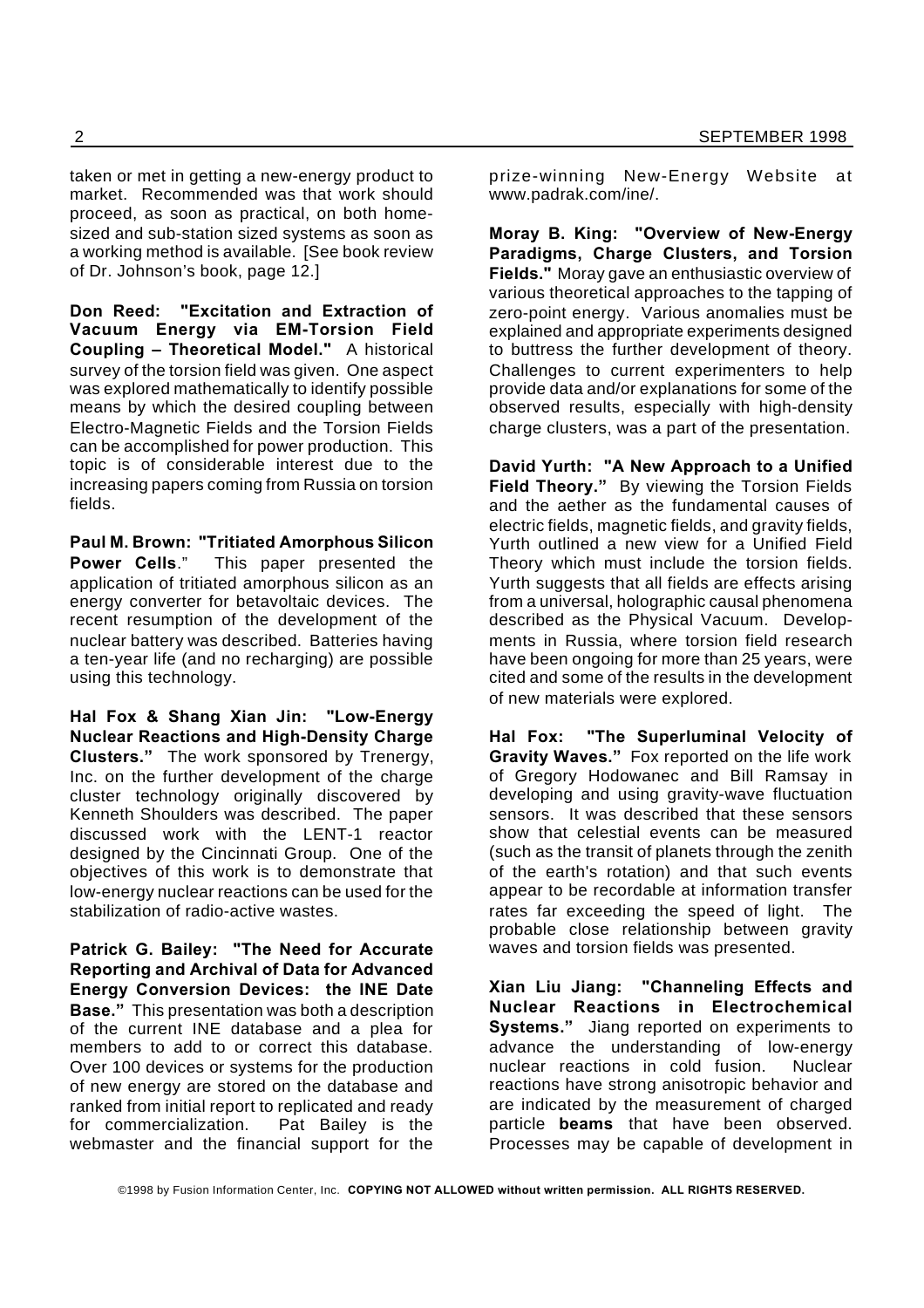which this transient process can be used to enhance the nuclear reactions by several orders of magnitude, and bring about commercial applications.

**Paul M. Brown: "Solving the Nuclear Waste Problem Through Applied Physics."** This presentation was a tutorial on the effect of gamma rays on selected nuclear targets. Under appropriate energy levels, resonance conditions assist in the interaction between gamma photons and nuclear reactions. By providing gamma photons at X-Ray energy levels, the stabilization of selected radioactive wastes is being experimentally demonstrated.

**Hal Fox: "New-Energy Anomalies."** Laboratory findings, not consistent with current scientific models, were cited. The further exploration of these anomalies is one of the rewarding areas for scientific advancement. INE members were urged to share information on scientific anomalies.

**Valarie Fredley: "A Brief Review of World-**Wide Concern and Support for **Underdeveloped Cultures."** Valarie is an executive employee of the Church of Jesus Christ of Later Day Saints. She described some of the national and international activities of the newly-formed LDS Charities organization and its world-wide support to help people in need. Valarie was Saturday's featured luncheon speaker.

#### **NETWORKING**

Attendees held two separate sessions in which members could network with each other and share their goals, objectives, and queries. One of the most important summaries of the ensuing discussions is that Kenneth Shoulders is achieving good successes with the further development of high-density, charge-cluster devices for producing energy. Another important new member of INE is David Yurth who is a key person in the funding for and planned development of torsion field generators and sensors. The consensus for new-energy device commercialization is the following: The Hydrosonic Pump is already in production and being marketed. BlackLight Power (Dr. Randall Mills) hydrogen gas development is being funded by at least two electric utility companies. Some solid-state devices are being developed that appear to tap vacuum energy. For the future, one of the most promising technologies is the high-density charge cluster technology.

#### **PLANS FOR INE-99 SYMPOSIUM**

Plans for INE-99 include the following: Summer 1999 in Salt Lake City, Utah with date to be established. Symposium to be coupled with new-energy exhibits open to the public. New-Energy companies will be invited to purchase booth space to demonstrate their products. Products are expected to range from publications to working new-energy devices and support equipment. A **Call for Papers** will be published soon.

#### **INE-98 SPECIAL ANNOUNCEMENT**

Trenergy, Inc. (one of the corporate supporters of INE-98) announced its affiliation with the WHY Group and Nu Omicron Technologies, Inc. **A two-year, two-million dollar, development agreement has been signed.** The project will emphasize the development of torsion field generators and sensors. A development team of 8 to 10 members is being assembled. A suitable building is being purchased, Development work is expected to begin this fall. Trenergy, Inc. is a public company currently selling it shares in Utah and Nevada. David Yurth is CEO of the WHY Group. Hal Fox is President and S.X. Jin is the

#### *NEW ENERGY NEWS* **BIBLIOGRAPHY**

Just updated from INE, a complete bibliography is available containing over 1000 references, listing all the articles, papers and abstracts published in the *New Energy News* since we began back in 1993. Request PC WordPerfect 6.1 or ASCII format. Copies are US\$10, postage and handling included. INE, 3084 E. 3300 South, Salt Lake City, UT 84109-2154, USA.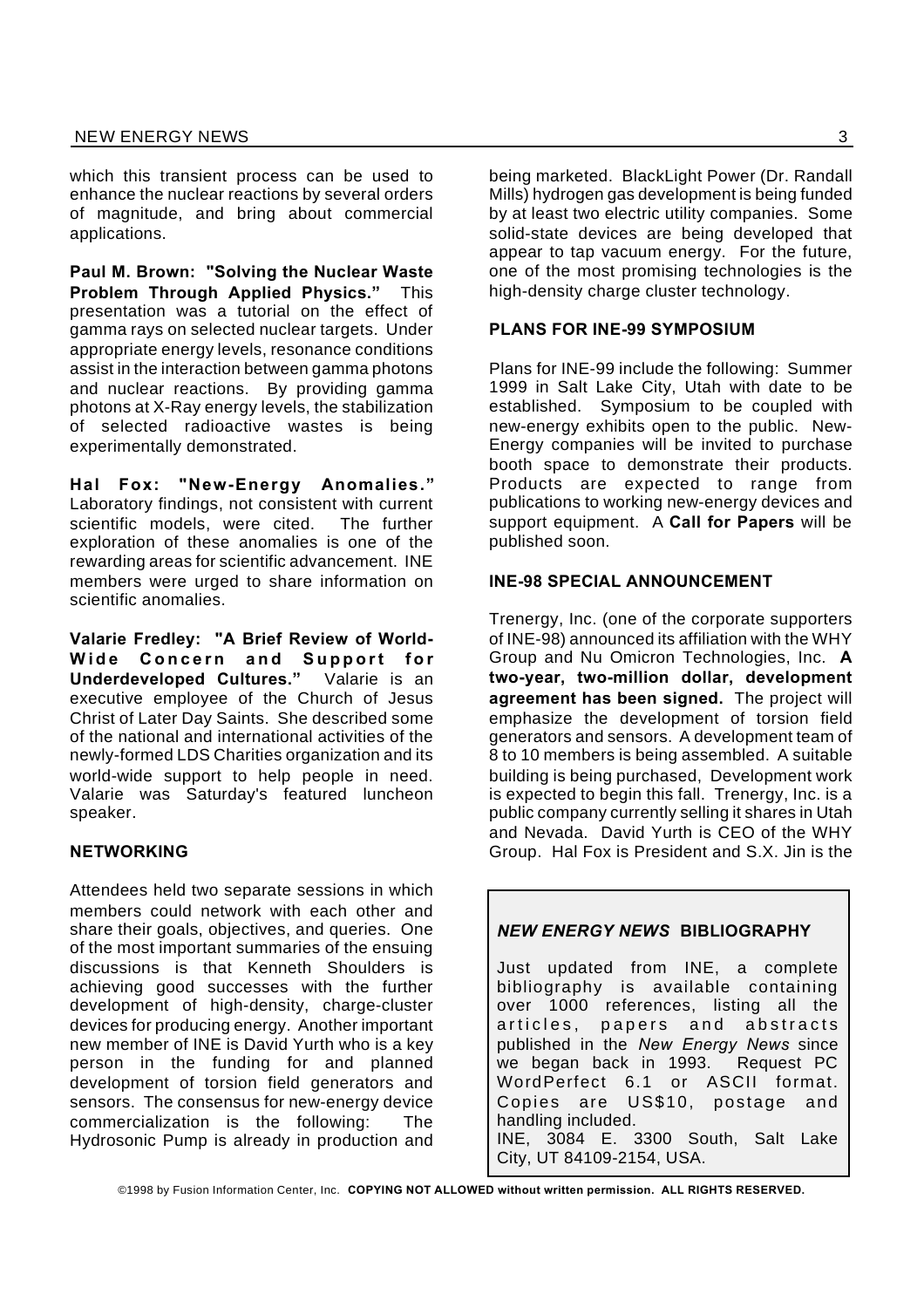chief scientist for Trenergy. Trenergy plans to have a Website.

#### **SPECIAL THANKS FOR INE-98 STAFF**.

The directors, officers, and members wish to thank the staff of INE-98 with special thanks to Robyn Harris (INE-Treasurer and Office Manager of Fusion Information Center); Dineh Torres (Publications Specialist); and Ede Riesenhuber. Ede is a special INE volunteer who has helped in all of the previous new-energy conferences. In addition, Derrick Nakarishi gave freely of his time and talents to assist in making the conference a success.

#### **IMPORTANT EMAIL INFORMATION**

#### **EMAIL ADDRESSES WANTED!**

The publishers of *New Energy News* plan to have a fast announcement of any significant development in new energy. All Members of INE and all Professional Members in INE are asked to send us their email address. Please send to:

#### Hal Fox <halfox@slkc.uswest.net>

#### **EMAIL POLICY FOR NEN**

We appreciate that many persons are taking advantage of the "no cost" in email to send many copies of information to their friends. The volume of our email is so large that we must institute the following policy:

We welcome information on new energy topics. Please address such topics directly to the email address above.

We welcome specific inquiries from readers and energy enthusiasts. We will try to honor your queries by sending you appropriate information either by email or ordinary mail.

We welcome technical contributions of a constructive informative nature. Letters concerned mainly with criticism or suggestions of "what went wrong in your experiment" are deemed to be of little value to *NEN*.

We welcome publishable articles, especially related to experimental evidence of new-energy research. Articles should be submitted by mail with easy to scan type and drawings. Any articles sent for consideration should NEVER be over 500K in total size if sent through the Email. Always send TEXT files, instead of files in a certain application. If you have figures, send them in separate files, numbered, in separate email from the text. They have a better chance of being useable that way. Send equations and figures by mail also, so we are sure to be able to reproduce them properly.

We welcome constructive comments about *NEN* and how we can improve each issue.

If you have any important message and can afford a stamp or a phone call, you will ensure daily consideration of your message. We will do our best with email but it is much more time consuming than handling a letter or a fax.

Dr. Pat Bailey continues to post selected, timely information on the INE web site. However, for complete, private, and the most timely information, you will receive it first by subscribing to *New Energy News*. When we can afford to do so, we will have a members-only accessible posting on some part of the growing world-wide communication system. Thank you for your understanding. Your comments invited.

# **Fusion Briefings**

#### **PATTERNS OF FAILURE**

Mitchell R. Swartz (JET Energy Technol., Inc., Wellesley Hills, MA), "Patterns of Failure in Cold Fusion Experiments," IECEC-98.

#### AUTHORS' ABSTRACT

Although reproducible cold fusion experiments continue to be difficult to achieve, analyses of these experiments offer preliminary suggestions on improving yields and reliability. Patterns of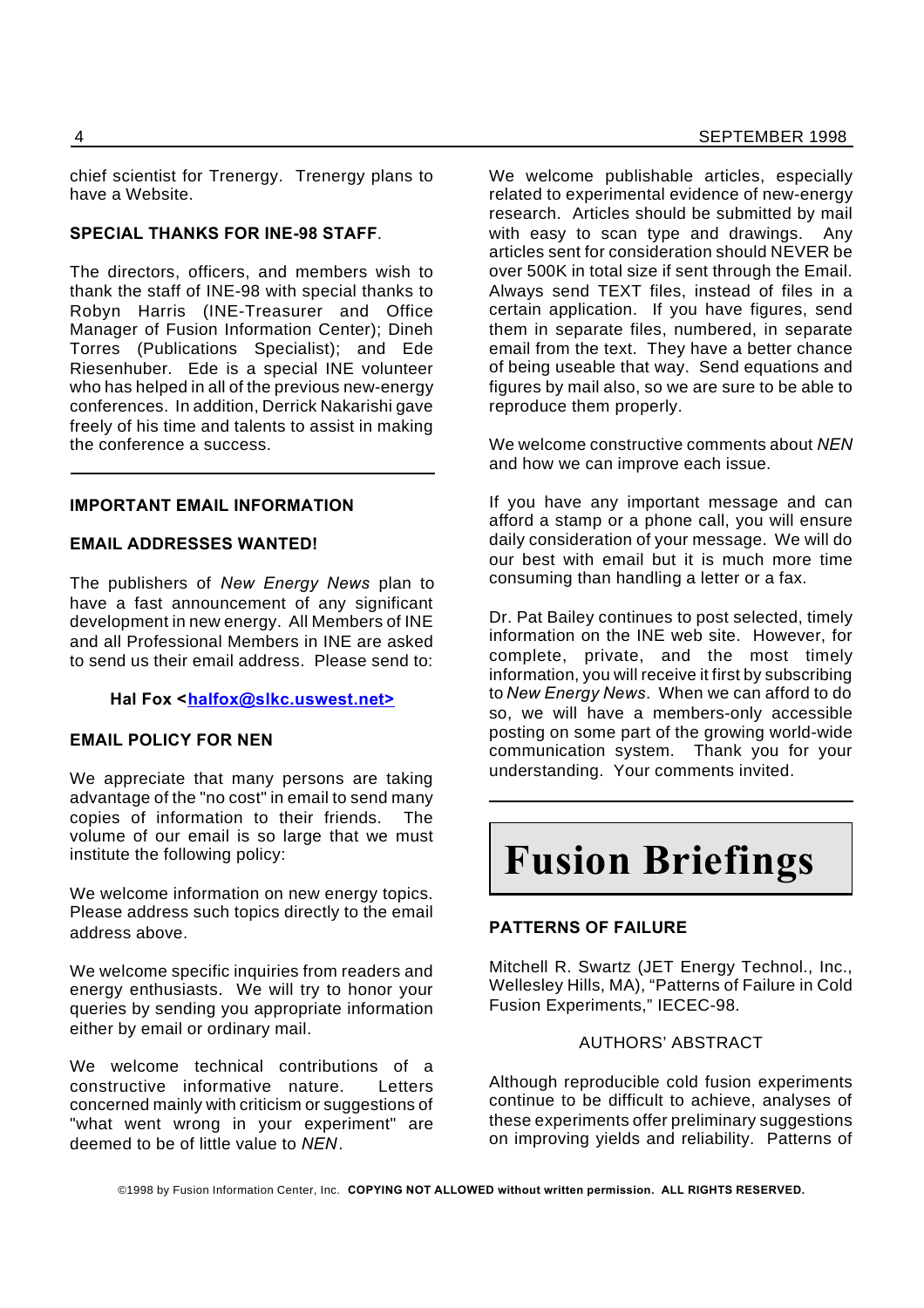failure of cold fusion experiments can be divided into physical issues such as sample activity, loading achieved, ambient noise power, paradigm used, and possible material degradation.

#### **D<sup>2</sup> ABSORPTION IN Ti PLATES**

M. G. Olayo, G. J. Cruz, L. Balderas, L. Melendez, A. Chavez, R. Valencia, E. Chavez, A. Flores, R. Lopez (Dept. de Fisica, Inst. Nacional de Investigaciones Nucleares, D.F. Mexico), "Absorption of Deuterium in Titanium Plates Induced by Electric Discharges." *International Journal of Hydrogen Energy*, vol 23, 1998, pp 885-890.

#### AUTHOR'S ABSTRACT

In this work, the absorption of deuterium in titanium plates induced by electric discharges is studied. The objective was to measure the amount of deuterium that is absorbed in the titanium structure under the influence of an electric discharge. The ionization and the free radicals produced by the electric field act as a promoter to the absorption mechanism. Thus, the absorption can be enhanced by the use of an electric discharge. The results indicated that there was a rapid desorption of deuterium at the beginning of the discharge, followed by an additional absorption to levels higher than those before the discharge. The additional absorption of deuterium was about 20% of the initial absorption. When the titanium was completely saturated with the gas, no additional absorption occurred through the electric discharges. As a result of the absorption conditions of deuterium in the titanium structure, anomalous mission of neutrons was recorded as tracks in a CR39 type plastic solid state nuclear-track detector.

#### **LIQUID-DROP MODEL**

John C. Fisher (Carpinteria, CA), "Liquid-Drop Model for Extremely Neutron Rich Nuclei," *Fusion Technology*, vol 34, no 1, Aug. 1998, pp 66-75, 11 refs, 2 figs, 5 tables.

#### AUTHORS' ABSTRACT

Nuclear energy levels are characterized in part by their isospin quantum numbers. Ordinary nuclides are well described by an independent-particle model with ground-state isospins equal to the minimum possible value *Tmin = abs(A/2 - Z)*. It has been suggested that extremely neutron-rich nuclei constitute a second branch of the table of isotopes whose ground states have the maximum possible isospin *Tmax=*  $A/2$  and that neutral members of the  $T_{max}$  branch (i.e., poly-neutrons) serve as mediating particles for the new class of nuclear reactions discovered by Fleischmann and Pons. The energetics of the new reactions have been qualitatively described by a liquid-drop model. Recent measurements of the mass spectrum of reaction products produced in the new reactions make possible a refinement of the model, providing an explanation for gaps of instability separating ranges of stability in the mass spectrum.

#### **HEAVY ATOMIC MASSES PRODUCED**

R.A. Oriani (Univ. Minnesota, Dept. Chem. Engr. & Matls. Sci., MN), "Anomalous Heavy Atomic Masses Produced by Electrolysis," *Fusion Technology*, vol 34, no 1, Aug. 1998, pp 76-80, 11 refs, 3 figs, 3 tables.

#### AUTHORS' ABSTRACT

By applying to electrolysis cathodes a technique that produces essentially only oxides that are volatile at room temperature, spectroscopicallydetermined masses between 222 and 351 atomic mass unit (AMU) are found that cannot be ascribed to known compounds. In particular the masses found between 231 and 240 AMU cannot be ascribed to random signals but do correspond to CO $_2$ , the carbon of which is a neutron-rich nuclide as predicted by a recent theory of polyneutron nuclear reactions proposed by John C. Fisher.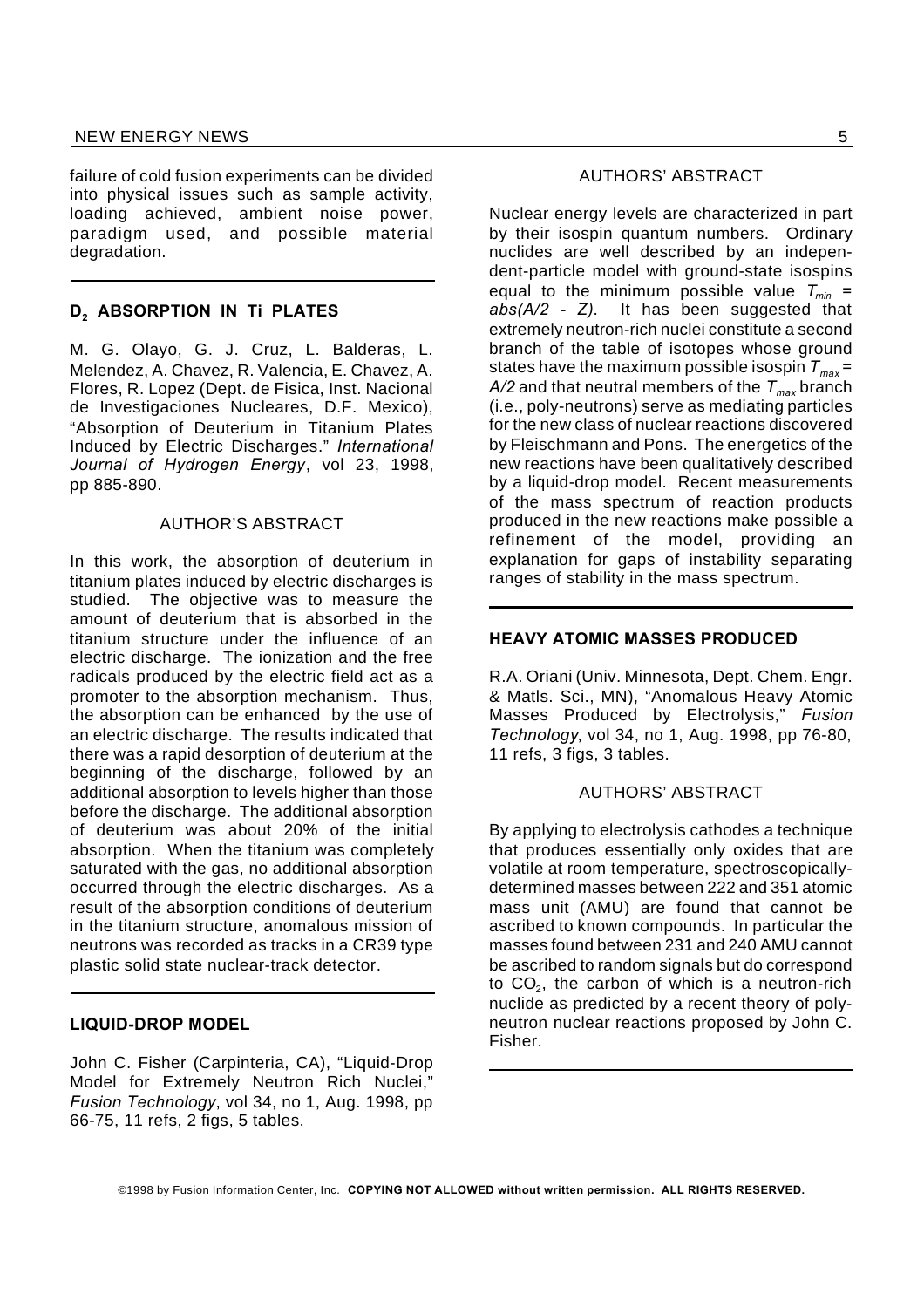#### **NUCLEAR PROCESSES**

Gherardo Stoppini (Univ. Pisa, Phys. Dept. Piazza Torricelli, Italy), "Nuclear Processes in Hydrogen-Loaded Metals," *Fusion Technology*, vol 34, no 1, Aug. 1998, pp 81-85, 8 refs, 1 fig.

#### AUTHORS' ABSTRACT

Miley et al. and, independently, Mizuno et al. claim to have observed nuclides produced in *Ni (Z= 28)* when an electrolytic light-water cell is used. Miley et al. use thin layers of *Ni*  $( \leq 5 \times 10^{-6} )$ *cm)* and claim that the effect is reproducible. The secondary nuclides are distributed in a wide range of *Z* and *A* and show nuclides with *Z < 28* and accumulations at *Z = 48* and *78*. If the



#### **MYSTERIOUS MAGNETIC SPINNER**

You may have seen a video of John Searl demonstrating with a string and a paper clip that magnetic fields spin. Do you believe that ?

Here is a device invented by Lee Trippett to demonstrate **"The Mysterious Magnetic Spin".** This product is an excellent stocking stuffer and an excellent executive toy. Please don't tell the young folks that this device might just get them thinking about how magnetism really works.

The key point of this device is that **the college professors cannot tell us how it works.** They will tell you that it is simple magnetic motor action - a force is produced on a coil that is moved though a magnetic field. Now try it with a coil of copper. No spin!

Just being produced by Trenergy, Inc., with the royalties going to support the Institute of New Energy. Thank you, Lee Trippett.

Price: \$12.00 shipped postage prepaid, anywhere in the U.S. Available to Wholesalers.

Order immediately for the Holidays by phone, fax, email, or letter. SPINNER c/o NEN, 3084 E. 3300 South, Salt Lake City, UT 84109-2154 Phone: 801-466-8680 E-mail: <halfox@slkc.uswest.net>

nuclides at *Z = 48* and *78* are *Ni-Ni* fusion, they can be produced only when the original *Ni* nuclei gain sufficient kinetic energy to overcome the *Ni-Ni* repulsive Coulomb barrier.

The foregoing data are discussed in terms of current physics. In particular, it is assumed that the gain of kinetic energy derives from an impulsive increase of absolute nuclear binding energies of *Ni* due to a high rate of capture of orbital electrons and consequent almost instantaneous multiple  $p \rightarrow n$  transitions. Under this hypothesis, neutrino emission should be detected during nuclear transmutation.

#### *INFINITE ENERGY* **JUNE/JULY 1998**

The latest issue of *Infinite Energy* is, as usual, loaded with excellent information about new developments in cold fusion and new-energy technologies. Here are the articles presented in the vol 4, issue 20 for June & July 1998:

"Do-It-Yourself CF Experiment -- "Ohmori-Mizuno Effect."

An article discussing the results: "Excess Energy Evolution and Transmutation" by Ohmori and Mizuno.

A review of the papers presented at the American Nuclear Society Annual Meeting in Nashville.

"Low-Energy Nuclear Reactions and High-Density Charge Clusters," by Fox and Jin.

A report on the meeting of the Society for Scientific Exploration.

Michael McKubre's ICCF-7 Closing Remarks.

"Rhodium-Catalyzed Fusion in Palladium," by H.C. Josephs.

"The Theory of Excess Energy in a AGD Reactor (Correa Reactor)," by Lev Sapogin.

"Formation and Properties of Hydrex and Deutex," by J.J. Dufour, et al.

"Detection of Anomalous Elements, X-Ray and Excess Heat," Iwamura, et al. (Mitshubishifunded).

"Recent Observations that Yield Information on Catalytic Particles," by J. McKibben.

"Hydrogen Gas from Vacuum - Part III," by Paul Rowe.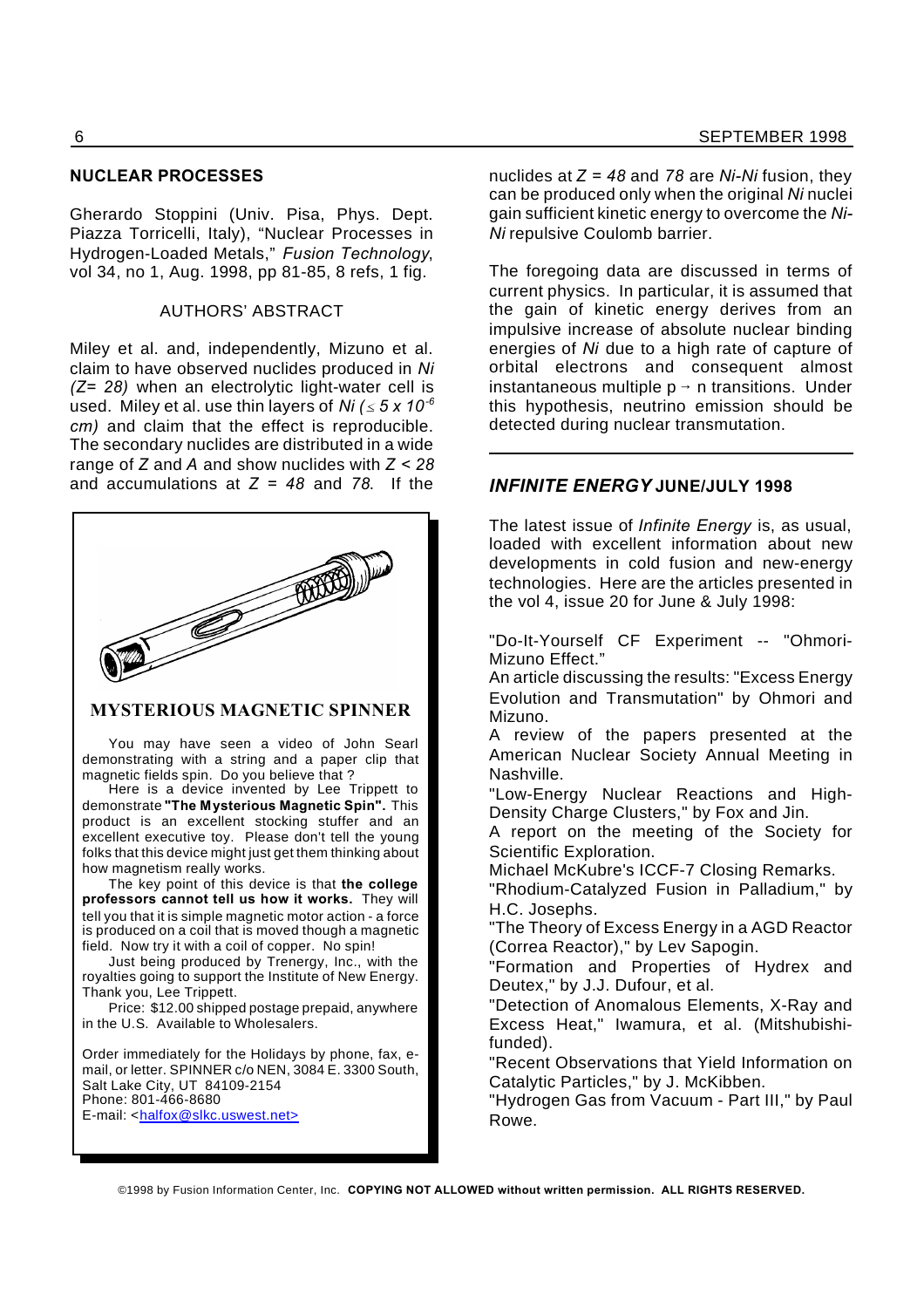"The Source of Excess Energy," by Alexander Frolov.

Plus several regular department articles and reports.

All members of the Institute of New Energy will find that *Infinite Energy* is a publication that will soon be received as they renew their memberships.

## **RadWaste**

#### **DOE: \$6.9 BILLION FOR GLASS PLANT** Courtesy Gary Vesperman

Staff (Associated Press, Richland, Wash.), "Hanford unveils \$6.9 billion project to treat radioactive waste," *Las Vegas Review-Journal*, July 22, 1998, pg 8B.

#### EDITOR'S COMMENTS

DOE has announced the first phase of an estimated \$6.9 billion, 20-year project to immobilize high-level radioactive waste in glass through a process called vitrification. The encapsulated waste would then be sent to the proposed national repository at Yucca Mountain in Nevada. The contract calls for BNFL (subsidiary of British Nuclear Fuels) to spend the next two years on a \$350 million design for the project **which would be privately built and run.** The DOE official also stated that this agreement would delay from December 2003 to January 2008 the date for beginning to vitrify or glassify low-level waste. High-level waste would be processed by February 2007. In their visualization of the cosmic all, DOE has elected to have this facility privately funded. **Guess what Wall Street investors will do when they find out that there is a new technology that will stabilize radioactive wastes on site.**

#### **THE 10,000 YEAR PROBLEM**

LaVar Webb, "Nuclear-Waste Dump Would Leave Lethal 10,000-year Legacy," *Deseret News*, 13 July 1998.

#### EDITOR'S COMMENTS

LaVar Webb states, "But the biggest reason of all to fight the nuclear dump [scheduled to be sited in Utahl can be summed up by a big number: 10,000. As in 10,000 years. That's how long these fuel rods remain lethal." Webb continues to state that Utah did not create the waste, Utah's citizens have suffered enough from bureaucratic mistakes (thousands have been stricken and hundreds have died, including the NEN Editor's sister-in-law, from the radioactive fallout from nuclear bomb tests in Nevada), and Utah does not consume power generated by nuclear power. **What LaVar Webb doesn't know is that there is technology that can be developed for on-site remediation of radioactive wastes.** The planned multi-billion dollar glass plants are not needed. The hazards of packaging, transporting, and storage in Nevada can be avoided.

## **Miscellaneous**

#### **INERTIA AS A REACTION**

Alfonso Reuda (Dept. Electrical Engr. & Department of Phys., CA State Univ., Long Beach, CA), Bernhard Haisch (Solar & Astrophysics Lab., Lockheed Martin, Palo Alto, CA & Max-Planck-Institut für Extraterrestrische Physik, Germany), "Inertia as Reaction of the Vacuum to Accelerated Motion," *Phys. LettersA*, vol 240 (1998) pp 115-126.

#### AUTHOR'S ABSTRACT

It was proposed by Haisch, Reuda and Puthoff that the inertia of matter could be interpreted at least in part as a reaction force originating in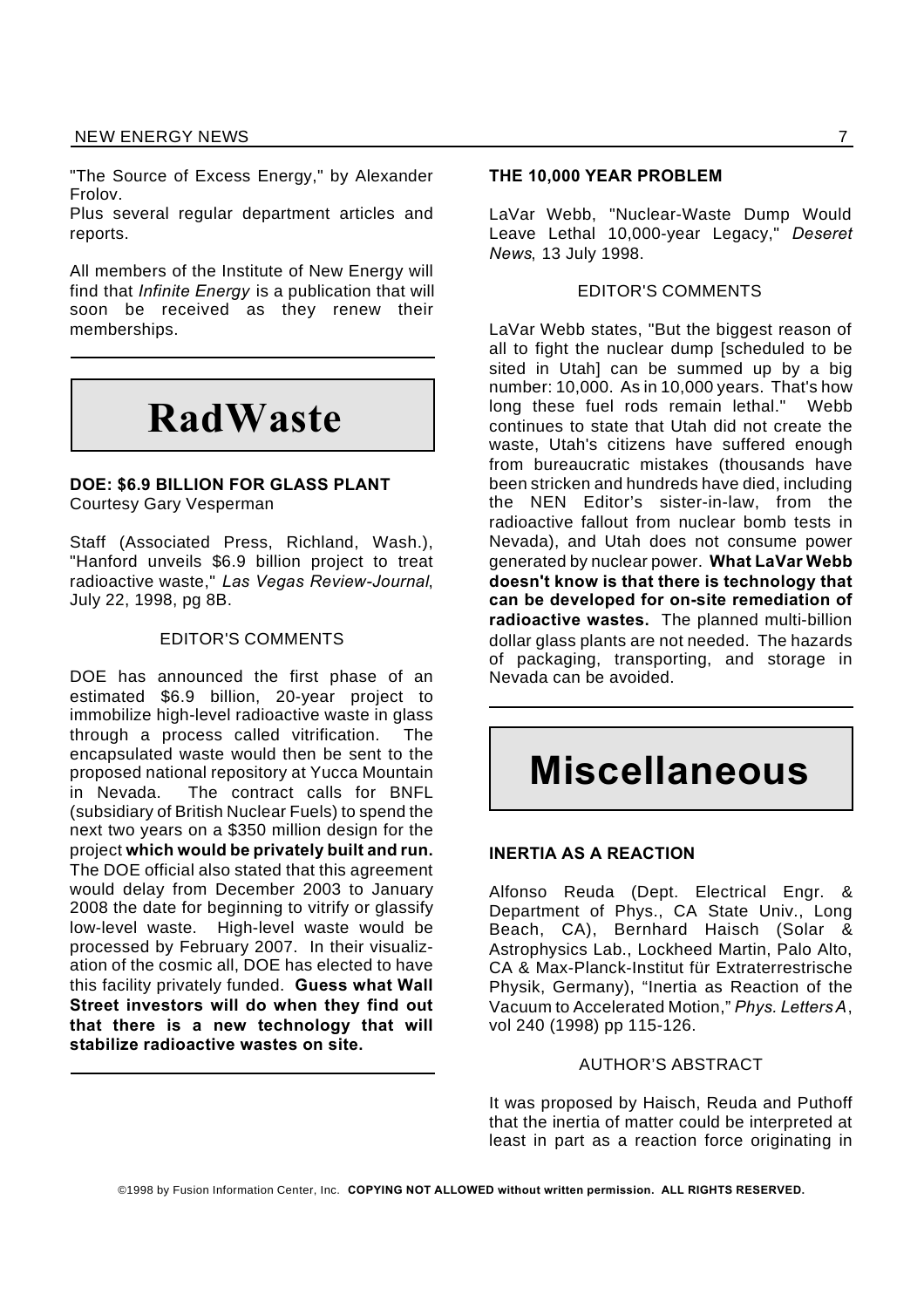interactions between the electromagnetic zeropoint field (ZPF) and the elementary charged constituents (quarks and electrons) of matter. Within the limited context of that analysis, it appeared that Newton's equation of motion (*f = ma*) could be inferred from Maxwell's equations as applied to ZPF, i.e., the stochastic electrodynamics (SED) version of the quantum vacuum. We report on a new approach which avoids the *ad hoc* particle-field interaction model (Planck oscillator) of that analysis, as well as its concomitant formulation complexity. Instead, it is shown that a non-zero ZPE momentum flux arises naturally in accelerating coordinate frames from the standard relativistic transformations of electromagnetic fields. Scattering of this ZPF momentum flux by an object will yield a reaction force that may be interpreted as a contribution to the object's inertia. This new formulation is properly covariant yielding the relativistic equation of motion:  $F = dp/dT$ . Our approach is related by the principle of equivalence to Sakharov's conjecture of a connection between Einstein action and the vacuum. **If correct, this concept would substitute for Mach's principle and imply that no further mass-giving Higgs-type fields may be required to explain the inertia of material objects, although extensions to include the zero-point fields of the other fundamental interactions may be necessary for a complete theory of inertia.**

*We may also derive some reason for hope from the circumstances of several actual inventions being of such a nature, that scarcely any one could have formed a conjecture about them previous to their discovery, but would rather have ridiculed them as impossible. For men are wont to guess about new subjects from those they are already acquainted with, and the hasty and vitiated fancies they have thence formed: than which there cannot be a more fallacious ode of reasoning.*

**Sir Francis Bacon**, quoted from THE MAN WHO SAW THROUGH TIME, reviewed in *Infinite Energy*.

#### **WAVES WILL MODIFY RELATIVITY**

Waldry A. Rodrigues, Jr. (Inst. de Matemática, Estatistica e Computação, Brazil), Jian-Yu Lu (Biodynamics Res. Unit, Dept. of Physiology and Biophysics, Mayo Clinic and Found., MN), "On the Existence of Undistorted Waves (UPWs) of Arbitrary Speeds 0≤ v < ∞ in Nature," *Foundations of Physics*, vol 27, no 3, 1997, pp 435-508, 86 refs, 12 figs, 1 table.

#### AUTHORS' ABSTRACT

We present the theory, the experimental evidence and fundamental physical consequences concerning the existence of families of undistorted progressive waves (UPWs) of arbitrary speeds  $0 \le v < \infty$ , which are solutions of the homogeneous wave equation, the Maxwell equations, and Dirac, Weyl, and Klein-Gordon equations.

[This paper also presents a discussion of the potential need to modify some concepts of the principle of relativity. The authors treat this issue extensively. They also suggest that "it seems possible with present technology to launch in free space superluminal electromagnetic waves." Ed.]

#### **A NOTE ON Y2K**

Alan Simpson on the subject of "Global Food Chains" (interpretation: "the global supply communications and logistics web") speaking at a conference for "The Y2K Crisis: A Global Ticking Time Bomb," 2 June 1998 as reported in *NEXUS*, Aug-Sept 1998 issue, pp 14-15.

Alan states the following: "I look at the FAA (Federal Aviation Administration). They're going to get their mainframes delivered – 30 of them – in November [1999]. They're going to install the software, and they're going to have the system up and running by December. Wow. Let's sell tickets and watch them! [Laughter]. It takes 18 months to put a mainframe on line. And these people are going to do it in 18 days. And I'm going to fly in 2000? Yeah, right. [Laughter]"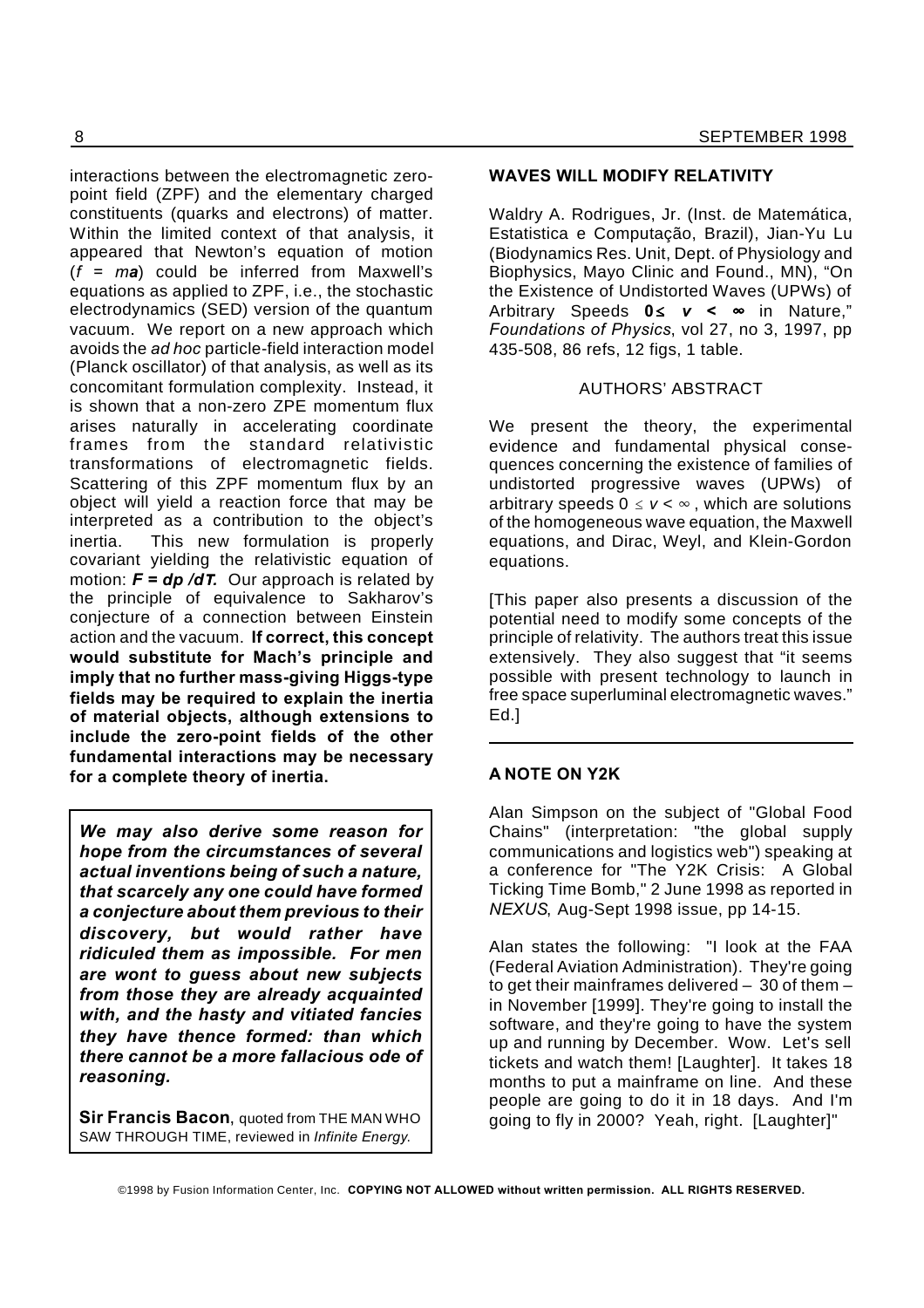Alan reports that when the year 2000 enters, most of the airlines are going to have a 14-day period when their insurance companies will not let them fly or will not be responsible for accidents if they do fly. That can be taken as the insurance companies vote of confidence in the air safety procedures to be provided by the FAA early in the year 2000. Perhaps, we should suggest that on New Year's Eve, Dec. 31, 1999 that all businesses change their clocks to December 31, 1998 and have another year-long go at getting the problem fixed.

#### **FLEXIBLE MAGNETS**

Staff, "Your Flexible Friend," *New Scientist*, 8 Nov 1997, pp 42-45.

#### EDITOR'S SUMMARY

Magnets are now being produced in the lab that contain no metals, are soluble, and made of organic materials. This discovery is certainly unexpected, and therefore, another scientific anomaly. Some of these materials can be "switched" in magnetic polarity by heat or light. Some scientists think that such materials could provide the basis for smart cards, for control of some optical phenomena, and new types of optical displays. Currently the biggest barrier to immediate use is that the materials are magnetic only at cryogenic temperatures. Hopefully it will not take as long to create room-temperature organic magnets as it has taken to produce room-temperature superconductors.

#### **TELEPORTATION OF PHOTONS**

Dik Bouwmeester, et al., "Experimental Quantum Teleportation," *Nature*, vol 390, 11 Dec 1997, pp 575-579, 24 refs, 5 figs.

#### EDITOR'S SUMMARY AND COMMENTS

If you are going to learn how to perform teleportation, begin with something small and light. At the Institut für Experimentalphysik, University of Innsbruck, scientists have accomplished the teleportation of photons. The

concept of not being able to determine both position and other quantum properties with precision, provides an experimental challenge when working with quantum unit such as a photon. The experimenters provided a clever scheme for determining the quantum states of a split photon and having, in effect, then been able to determine the state of one of these "entangled" photons, and thereby effect the state of the distant photon. As stated by the authors in their conclusions: "In our experiment, we used pairs of polarization entangled photons as produced by pulsed down-conversion and two-photon interferometric methods to transfer the polarization state of one proton onto another one. ... The teleportation scheme could also be used to provide links between quantum computers. Quantum teleportation is not only an important ingredient in quantum information tasks; it also allows new types of experiments and investigations of the foundations of quantum mechanics."

Comments: An author said that those who claim to understand quantum mechanics are not honest. As an honest editor, it is proposed that an explanation for this unusual quantum event could be derived from the existence of an aether, the speed of transmission of information in the aether as being many times the speed of light, and a new concept of conservation. Therefore, when considering entangled particles, consider them as being a dynamic construct of the aether such that the creation of one such particle

#### **COLD FUSION BIBLIOGRAPHY**

Just updated and revised, the most complete bibliography of New Energy research papers and articles [predominantly cold fusion] is available again from the Fusion Information Center on 2 disks [PC]. Containing over 2500 references, it traces the progress of cold fusion research since its beginning in 1989 through the abstracts and articles published in Fusion Facts, the world's first cold fusion newsletter/magazine, and abstracted from other scientific publications. Specify WordPerfect v6.1 version, or ASCII version. \$15.00 ppd.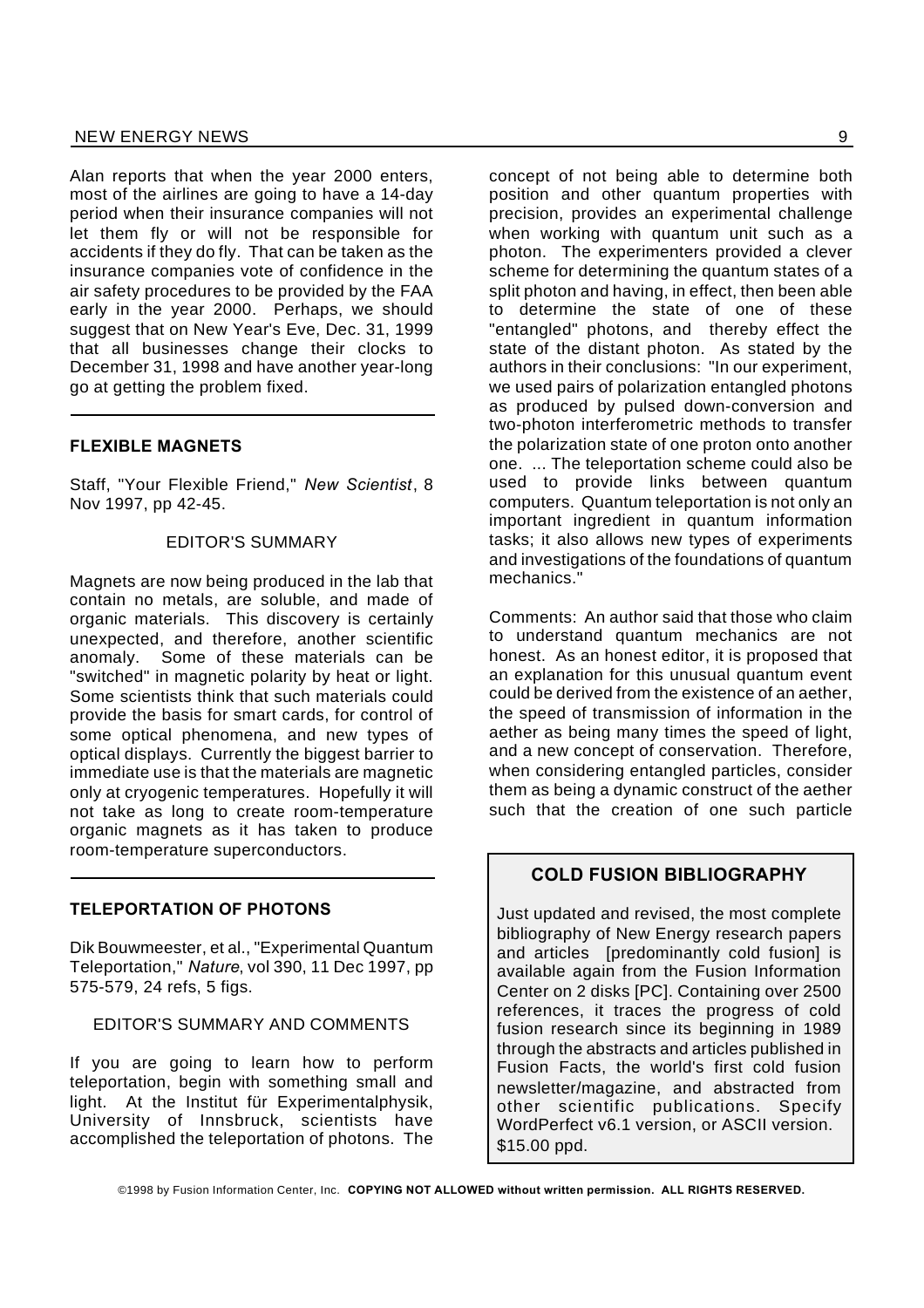implies a second particle where such particles are in communication at superluminal velocities and that such particles have their quantum nature conserved. That is, if one particle has one "polarity," the other particle immediately exhibits an opposite "polarity." This editor can understand superluminal communications better than quantum physics.

#### **COSMOLOGY NOTES**

Greg Hodowanec 6 May 1998

#### **I. Some Additional Remarks on EM Fields**

A Simplified Schematic (Per Rhysmonics) (Shown in one plane to avoid confusion)

#### **II. Remarks**

1. Note that there is a 90° phase difference



Fig. 1

between the E-fields and H-fields **both** in space and in time.

2. Note that when the E-field component is at a **maximum**, the H-field is at a **minimum**, and vice versa.

3. Note that the **normal** rhysmonic space density is indicated by  $\odot$  and is charge-less, while a **reduced** rhysmonic space density is indicated by  $\ominus$  and is equivalent to a **negative** charge, and an **increased** rhysmonic space density is indicated by  $\oplus$  and is equivalent to a **positive** charge.

4. Note that when a **moving** charge density (with respect to the "stationary' aether) goes from a positive to a negative charge, such as J to H, in Fig. 1 it results in a "positive" H-field peak as shown at F. This is because a moving charge in the aether will also develop a **rotational** component in the aether, ie., an H-field. Now, the return 'elastic' component of the rotational field, H to I, will, in turn, **reverse** the moving charge density 'polarity' and create the new Efield component C to D, thus restoring the initial conditions. This is a repeating process, where the energy (enhanced with coupling to the universal G-field) is exchanged between the electric and magnetic components in this process of propagation.

5. Note that the charge variations take place in the direction of propagation only! However, the E-fields as **measured** (or postulated) are due to a **flux** as is determined by the interaction with the universal G-field and thus these will be **orthogonal** to the charge 'flow' direction. Also, the H-field flux is also orthogonal to the charge 'flow' direction since it is also determined by the universal G-field flux of the universe. However, the **rate** of propagation is determined by the rhysmonic  $L^*$  /  $T^*$  (or any multiple of it) when multiple rhysmonic cells are involved in that process, (as is the case in most practical applications). It should be noted that the speed of light, C, or the rate of propagation will also depend upon the overall **average** density of the aether in the case involved. In **free space**, the velocity will be the normal C, while in a **reduced** density the velocity could **increase**, but in an **increased** density the velocity would **decrease**. More on these various aspects will be further considered in the proposed "Aether Energy" note to be prepared.

#### **BRITISH PETROLEUM & SOLAR**

Courtesy of Antony C. Sutton

Antony C. Sutton, editor, *FTIR*, "British Petroleum in a Changing World," *FTIR*, Aug 1998, vol 9, no 8.

#### EDITOR'S SUMMARY

John Browne, CEO of Britain's largest company (world's third-largest oil company) is a supporter of new energy sources (almost). Browne has made frequent speeches extolling the virtues of solar energy. British Petroleum (BP) has a solar manufacturing plant in Fairfield, California. With

©1998 by Fusion Information Center, Inc. **COPYING NOT ALLOWED without written permission. ALL RIGHTS RESERVED.**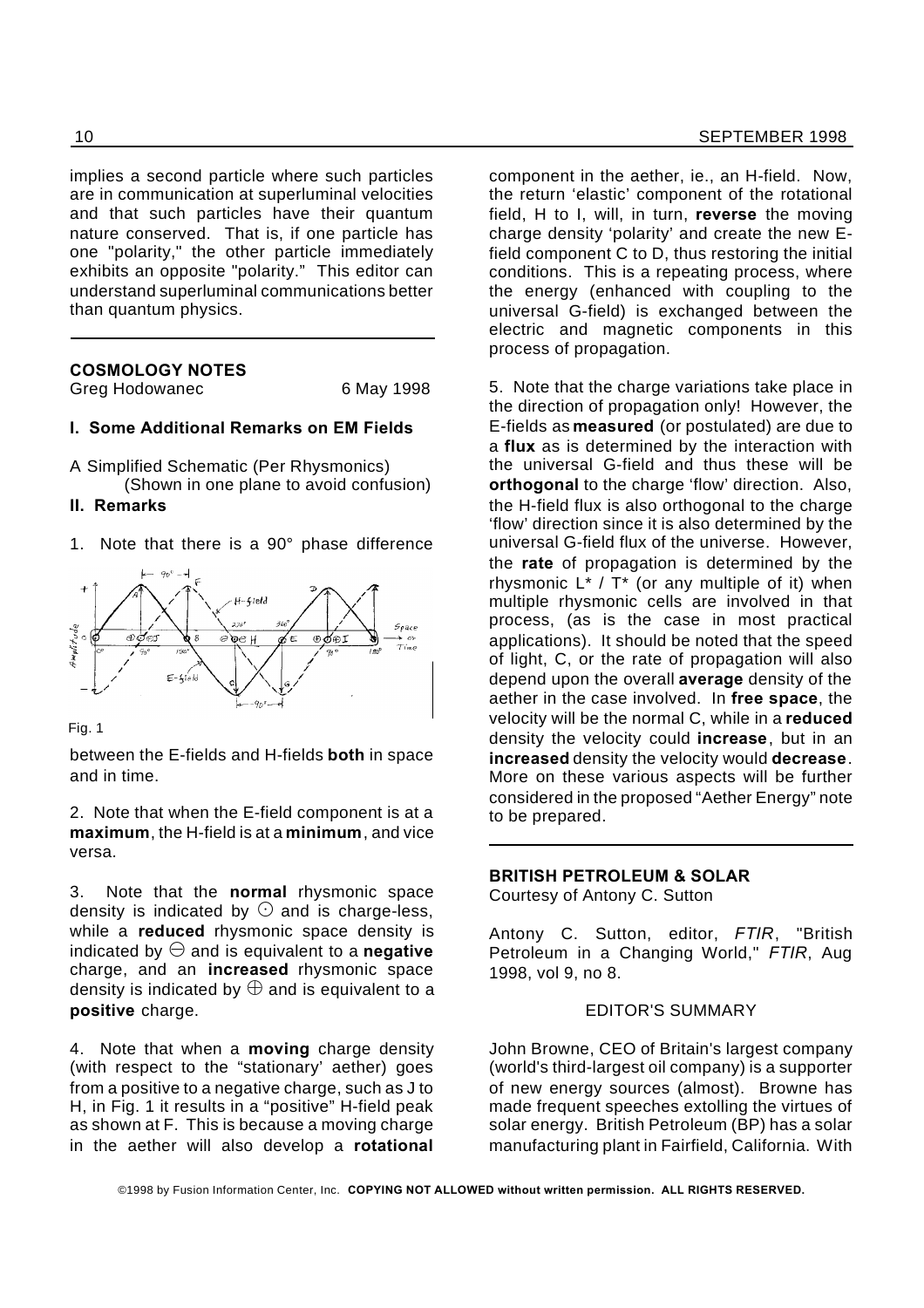the focus on solar energy, BP seems to be saying "oil or solar." Solar energy is a slowgrowth energy technology and is acceptable to a big oil company. Sutton suggests that newenergy technologies may become a real competitor to oil and that oil may lose their monopoly position (with coal and natural gas) in the energy field. Sutton points out that "The new monopolies will be human skill and intelligence."

This issue of *FTIR* also extols the simplicity of the Case Catalytic Fusion Cell.

#### **YEAST RISES TO NEW TASK**

Courtesy of Purdue Univ. News Service

Nancy Ho, group leader for molecular genetics and senior research scientist has announced her group's new method for ethanol development. Using a yeast that has been around for thousands of years, genetic alterations were made that provide a new yeast cell that will convert both glucose and xylose to ethanol. Leftover corn stalks, tree leaves, wood chips, grass clippings, and even cardboard boxes can now be converted into ethanol. The goal of the project is to increase the efficiency of conversion of both sugars into ethanol so that the ethanol can become a cost-effective substitute for gasoline. Professor Ho says, "This genetically engineered yeast will make it possible to substantially lower the cost of producing ethanol on a large scale. Readers in rural areas may become interested in setting up your own ethanol production for powering your car or farm tractors.

#### **LONGITUDINAL FORCES & THE HUTCHISON EFFECT**

Richard Hull, "Longitudinal Forces," *Electric Spacecraft*, Jan/Feb/Mar issue 25, 6 May 1998, pg 30.

#### EDITOR'S SUMMARY

Hull reports on Jim Goss' exploding wire experiments where the fragments of wire varied from 1/4" to 1" in length. The pieces indicate some type of harmonic or wave-like phenomena in the development of the Ampere longitudinal forces that can fragment the wire. Examination of the fragments do not show any form of melting but merely that the wire was pulled apart like taffy. **This observation has some relevance to the Hutchison Effect**. John Hutchison has shown videos of bars of metal in which fragments separate without melting indicating the presence of enormous physical forces without there being high temperatures developed. Kenneth Shoulders has also observed a similar and replicable phenomena using his charge clusters.

#### **THE VACE EXPERIMENTS**

Thomas E. Phipps, Jr., "VACE Experiments," *Electric Spacecraft*, Jan/Feb/Mar issue 25, 6 May 1998, pp 5-15, 12 refs, 8 figs.

#### EDITOR'S COMMENTS

Thomas Phipps describes a set of experiments that can be easily replicated by even experimenters with modest means. The basic idea is that two small rectangular horseshoe magnets can provide a means by which the accuracy of Ampere versus Lorentz forces can be determined. The results are highly in favor of Ampere. Of considerable additional importance is the fact that two of the VACE (Virtual Amperian Current Elements) demonstrate an additional anomaly that should be widely studied and the laws of magnets be adjusted to explain. The concept is that a toroidal form of a magnet should contain within the magnet all of the lines of force. Therefore, two such magnets should show very little force interaction. Phipps' experiments demonstrates an unexplained anomalous force. This editor suggests that an exploration of this force can best be explained by the concept that magnetism of ferromagnetic materials are caused by the aether.

**All progress resulted from people who took unpopular positions.**

**- A d l a i**

**Stevenson**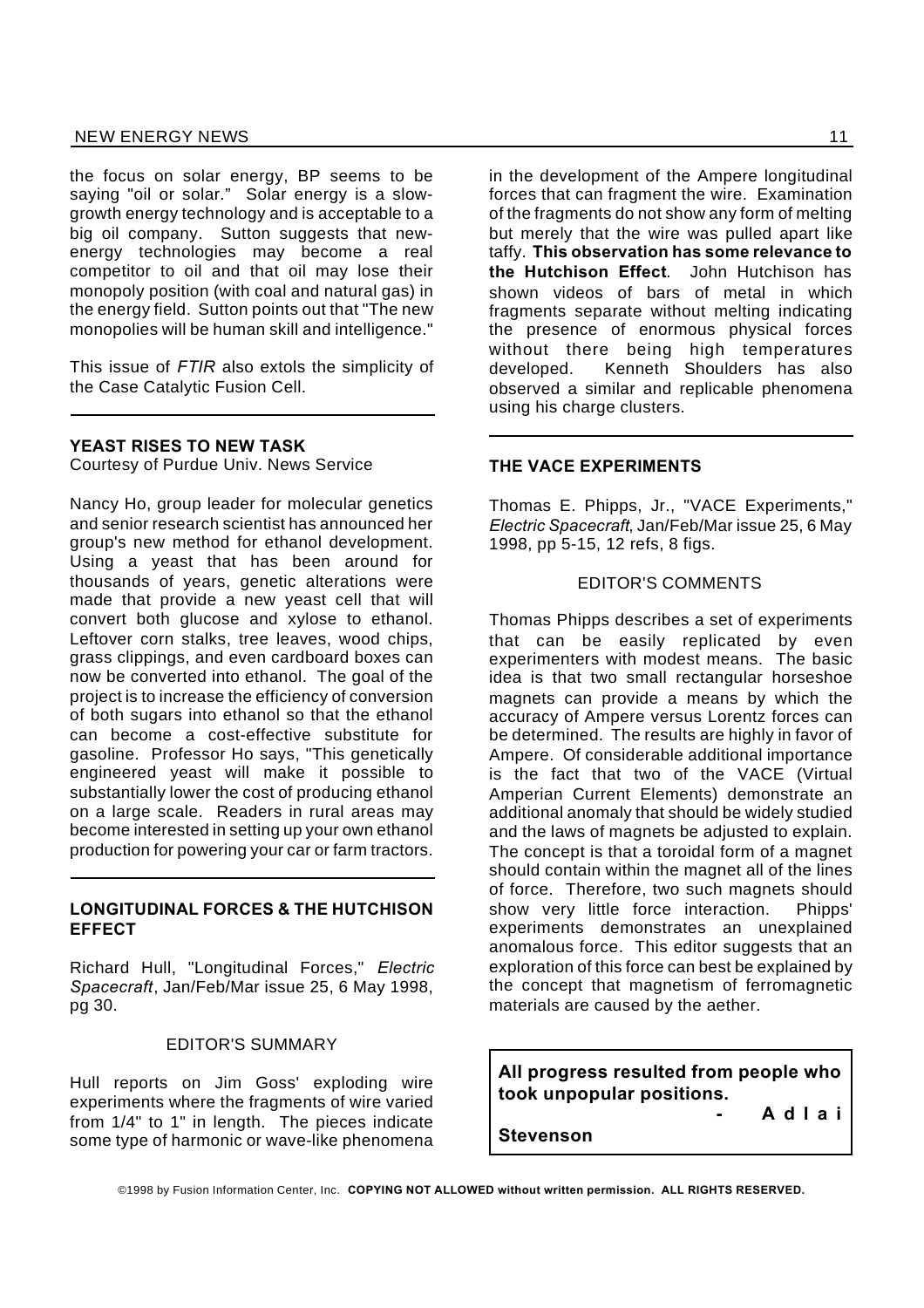### **Free Energy: The Race to Zero Point**

From Nikola Tesla to New Hydrogen Energy; Plasma Discharge to T.Townsend Brown; Magnetic Motors to Anti-Gravity... the Era of Unlimited Energy has begun!

A comprehensive 110-minute broadcast-quality documentary featuring the most promising devices, processes and theories from brilliant visionary scientists and the most persistent independent inventors on the planet!

Get late information on the history and latest revolutionary developments from the following: Tom Bearden, Dennis Lee, Dave Porter, Dr. Dennis Cravens, Eugene Mallove, Troy Reed, Hal Fox, Jeane Manning, Roy Thornson, John Hutchison, Joseph Newman, Paramahamsa Tewari, Dr. Shiuji Inomata, Moray King , Dr. Brian O'Leary, Tom Valone, Paul Pantone. Hosted by: Bill Jenkins Written & Directed by: Christopher Toussaint Produced by: Harry DeLigter Distributed by: Lightworks Audio & Video Music by: Steve Gaines, Richard Burmer, Mark Swane



VHS HiFi \$34.95 + \$3.05 S&H = \$38.00. Free shipping & handling for INE members. Order from: Trenergy Inc., 3084 E. 3300 South, Salt Lake City, Utah 84109-2154.

#### **ANTIGRAVITY EXPERIMENTS**

Martin Holwerda, "Combined Antigravity Experiments," *Electric Spacecraft*, Jan/Feb/Mar issue 25, 6 May 1998, pp 24-26, 10 refs, 3 figs.

#### EDITOR'S SUMMARY

Holwerda suggests an experiment in which the results of previous antigravity experiments are combined. The experiment is based, in part, on an invention by a French nuclear scientist, M.J.J. Page. The analysis of this proposed experiment has led Holwerda to the following conclusion: "Gravity is a phenomenon coming from all directions, and these devices demonstrate more efficient absorption when gravity approached from the plane of the [experimental] ring or triangle. But when gravity comes from all directions, there must be an out-of-balance

situation; otherwise, objects should have no weight whatsoever." Those of our readers who have seen the video tapes on the Hutchison Effect, will find that when gravity is lessened, the effect appears to result in an upward (from the center of the earth) motion of whatever object is affected. This experimental observation would lead one to believe that the phenomenon of gravity is a force directed toward the center of the earth and perhaps caused by the effect of the aether.

#### **DOE INVENTIONS PROGRAM**

Staff, "DOE Takes Over Energy-Related Inventions Program," *R&D Magazine's Data Acquisition*, July 1998, vol 2, no. 7, p 11.

#### EDITOR'S SUMMARY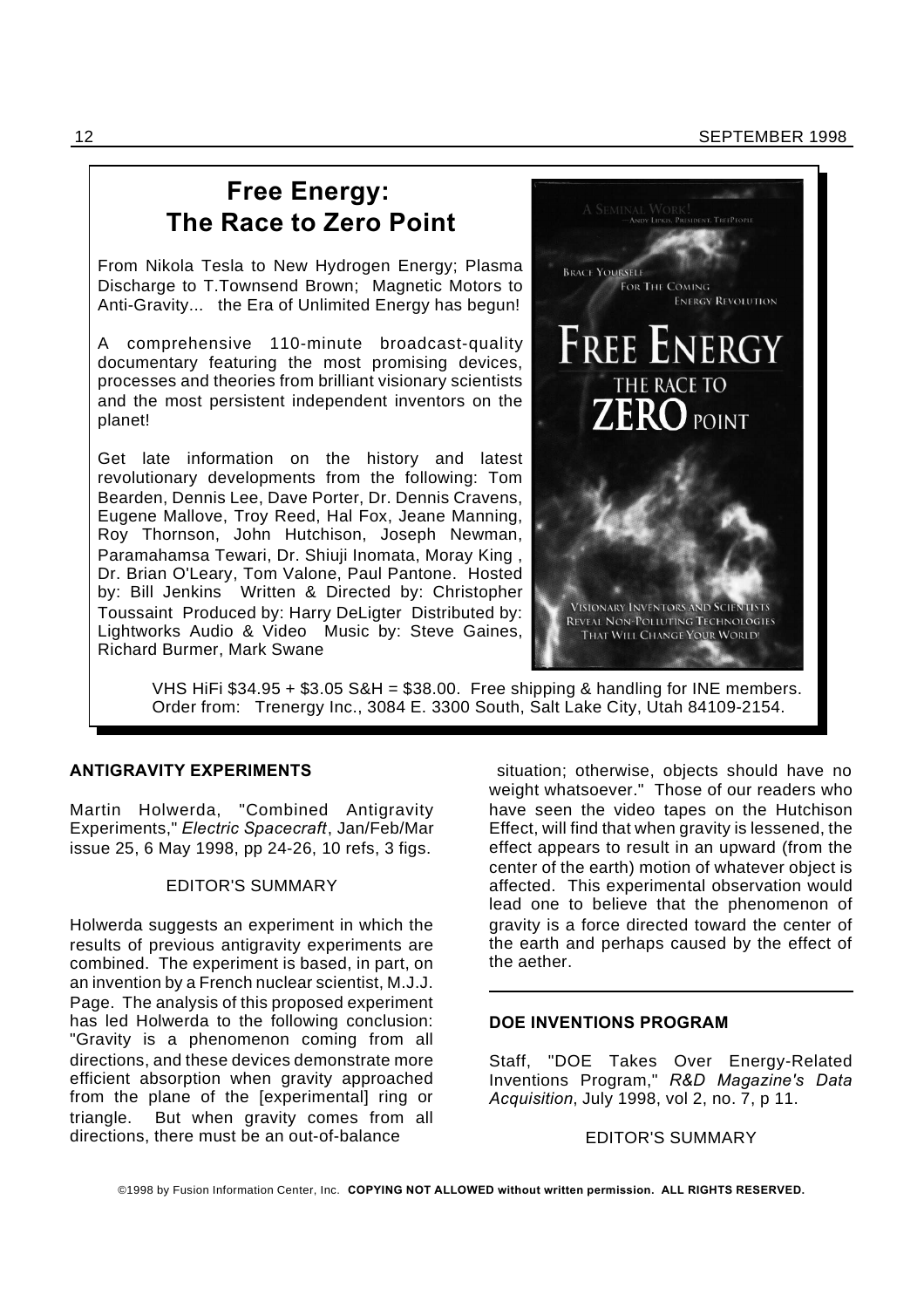Previously, the Commerce Department's National Institute of Standards and Technology has been responsible for evaluating energyrelated inventions. That task now has been turned over to the Office of Industrial Technologies, Information Resource Center, DOE, Mail Stop EE-24, 1000 Independence Ave. S.W., Washington, D.C. 20585. Interested parties may contact this office to solicit funding for new energy-related inventions. The NIST reports that over the 22 years of service they have evaluated 15,948 new inventions; 14,239 were rejected; 741 received ERIP (Energy-Related Inventions Program) endorsement. **We expect that DOE's rejection rate will be considerably higher if any new-energy inventions are submitted.**

#### **NEW-ENERGY POLITICS**

Courtesy of Tom Miller

Jeane Manning, "The Politics of New Energy," *Atlantis Rising*, no 16, pp 42ff, illus.

#### EDITOR'S SUMMARY

Jeane Manning, the author of the book, The Coming Energy Revolution, discusses some of the new-energy developers, their work, their comments, and their views on commercializing new energy. Featured in illustrations are Hal Fox, Toby Grotz, Eugene Mallove, and Paramahamsa Tewari – persons well known to the new-energy community.

Quotes from Sir Arthur C. Clarke include, "Now I have little doubt that anomalous energy is being produced by several devices." [Arthur C. Clarke receives each issue of *New Energy News.* Ed.] Manning suggests that the establishment guards the seat of power and some of the guardians of the world's oil resources are not anxious for newenergy systems. However, many of the oil companies would rather conserve their oil resources and sell them later at \$60 per barrel for chemical feedstocks. The problem of global warming is being countered by some of the energy-related companies by a National Environmental Trust funded, in part, by the American Petroleum Institute. Global warming is

not as important an issue as the global pollution and the DOE spends over \$25 billion yearly to subsidize fossil fuels and zero \$ on new-energy sources. Manning ends her article by urging readers to support the work of the proposed March for Peaceful Energy who are having a special meeting on September 3, 1998 and urging the support of all interested parties. [The president of Trenergy, Inc. has written to Richard Laskin, the march organizer at PlantSeedK@aol.com urging him to trim the group's objectives to issues that can be won and to avoid the controversy on hemp and legislation against another oil-related war. In the Trenergy letter, Laskin is encouraged to emphasize problems for which there are politicallyacceptable solutions, e.g. new-energy sources. The hemp issue and legislation to limit oil-war are zero-win issues that are embedded in a combination of drugs and limiting the power of the executive branch.]

#### **MARCH FOR PEACEFUL ENERGY**

Due to a lack of proper funding, the March for Peaceful Energy has been moved to October 24, 1999. Another year of preparation will also help insure that this march is a success. We are still having a smaller rally on the mall in front of the Capitol Building on October 24, 1998. This rally will build momentum towards the march the following year. There will be some speakers at this rally also, but not as many as previously planned.

## **Book Review**

#### By Hal Fox

Gary L. Johnson, The Search for a New Energy Source, Johnson Electric Corporation, P.O. Box 1032, Manhattan, KS 66502, c1997, 263 pages, illus., indexed, extensive bibliog.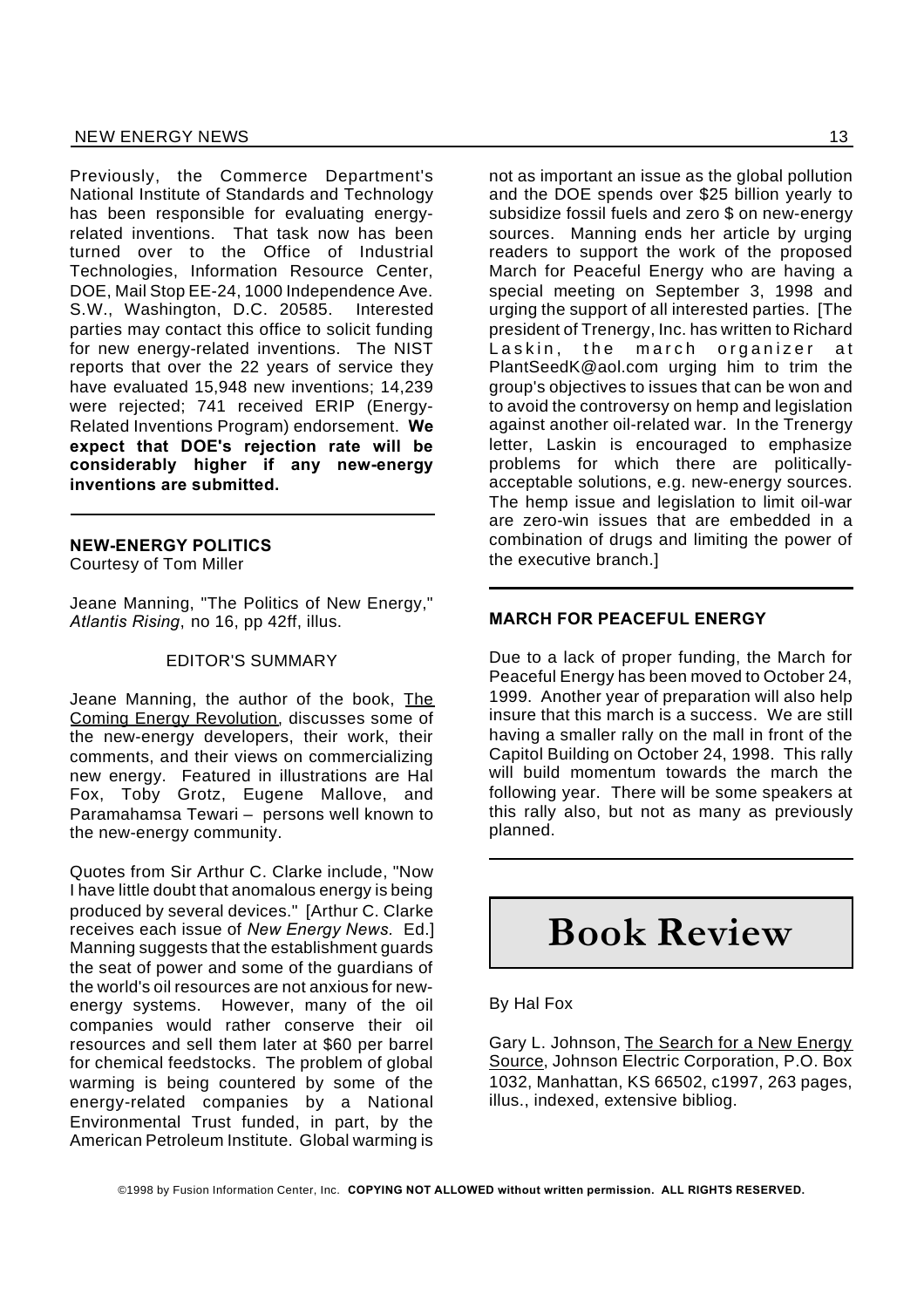This is an excellent and timely book addressing many new-energy issues that should be considered by anyone who is involved in newenergy devices and systems either as an inventor, developer, or investor. One of the unusual (but welcome) features of the book is that the author is not reticent to discuss the religious concepts either as an explanation for some new energy sources or in the church's role to ensure adequate proliferation of new-energy sources. Dr. Johnson, a retired university professor, explores with the reader the many concepts that bear on sources for new energy. Even the role of lightning (which we do not, as yet, fully understand) is cited as a possible energy source **if we understood the source of lightning.**

Gary Johnson has no problem with direct honesty in presenting topics of what we know and what we speculate. Whether it is special relativity or the aether, the author is not concerned about academic acceptance of the ideas discussed. In chapter 5, the author presents a variety of unexplained events that are often ignored in academic texts. He then makes this insightful comment, **"If there really is an aether with a high energy content, many of these data [previously cited] will start to make sense. How many times in history has an experimental observation not fit into the then-current paradigm, but someone was willing to follow the leading of the data and made an important discovery?"** Dr. Johnson is also direct in chapter 7 when he says, "Rather, they [data] point out that the foundations of electromagnetics are surprisingly weak and raise the possibility that appropriate modifications to electromagnetic theory may predict a new energy source."

In his final chapter, the author even suggests that if we learn to tap energy from the aether or some similar all-pervasive energetic medium, that we should make careful observations to ensure that we are not causing some unexpected damage to such energy source. This is the first time that this reviewer has seen an author discuss this issue. One of the topics that this reviewer would like to see discussed at more length is a compilation of anomalous experimental results **and an attempt to relate such anomalies to an understanding of the aether or other energy source.** For example, the Aspden Effect (rotational inertia) has been almost ignored as an experiment from which the aether can be noticeably affected. If it takes 3000 Joules to spin up a magnetic rotor to rated speed, stop the rotor, and spin again up to rated speed with one-tenth the energy – the Aspden Effect – this discovery needs strong investigation and explanation. [see *NEN*, Feb. 1995]

The author is strongly supportive of the needs of this new-energy technology. In his final page of chapter 8, Dr. Johnson concludes: "In the meantime, we need to do our homework and be ready for a major paradigm shift. Experimenters need to carefully document anomalous results

| Listen to<br>The COSMIC CONNECTION<br>A unique Tech-Art transformational tool                                                                                                                                                                                                                                                                                                                                                                                                                                                                                                                                                                                                                |  |
|----------------------------------------------------------------------------------------------------------------------------------------------------------------------------------------------------------------------------------------------------------------------------------------------------------------------------------------------------------------------------------------------------------------------------------------------------------------------------------------------------------------------------------------------------------------------------------------------------------------------------------------------------------------------------------------------|--|
| A technique which may:<br>♦ Reduce and "lift" stress • Give a sense of<br>safety and well-being ♦ Nourish creative thought<br>and action<br>♦ Increase spiritual awareness • Stimulate<br>verifiable brain-mind coherency ♦ Lighten the<br>burdening effects of gravity ♦ Provide a Direct<br>Connection with evolving universe Holograms<br>through the audible output of a multi-octave Gravity<br>Wave Sensor Array. Pitched to the Standard<br>Musical Scale.<br>(This audio tapes gives a general sense of the<br>potentials. Live is much more powerful.)                                                                                                                              |  |
| Bill Ramsay's workshop says: The device used<br>consists of a compact array of a number of<br>individual gravity-wave sensors, each selected to<br>form parts of harmonious musical chords and<br>provide a "topographical" sampling of<br>universe-wide influences as these are mirrored by<br>minute fluctuations in the earth's gravity field. It is<br>thought that every cell in the human body is subject<br>to these influences, which are usually below the<br>thresholds of conscious awareness. The audible<br>output of this array are thought to form a<br>synergistic connection with these influences,<br>thereby allowing conscious awareness of this<br>"cosmic connection." |  |
| Cost: \$10.00 plus \$2 shipping & handling. Audio<br>Tape c/o Trenergy, Inc., 3084 E. 3300 South, Salt<br>Lake City, Utah 84109-2154                                                                                                                                                                                                                                                                                                                                                                                                                                                                                                                                                         |  |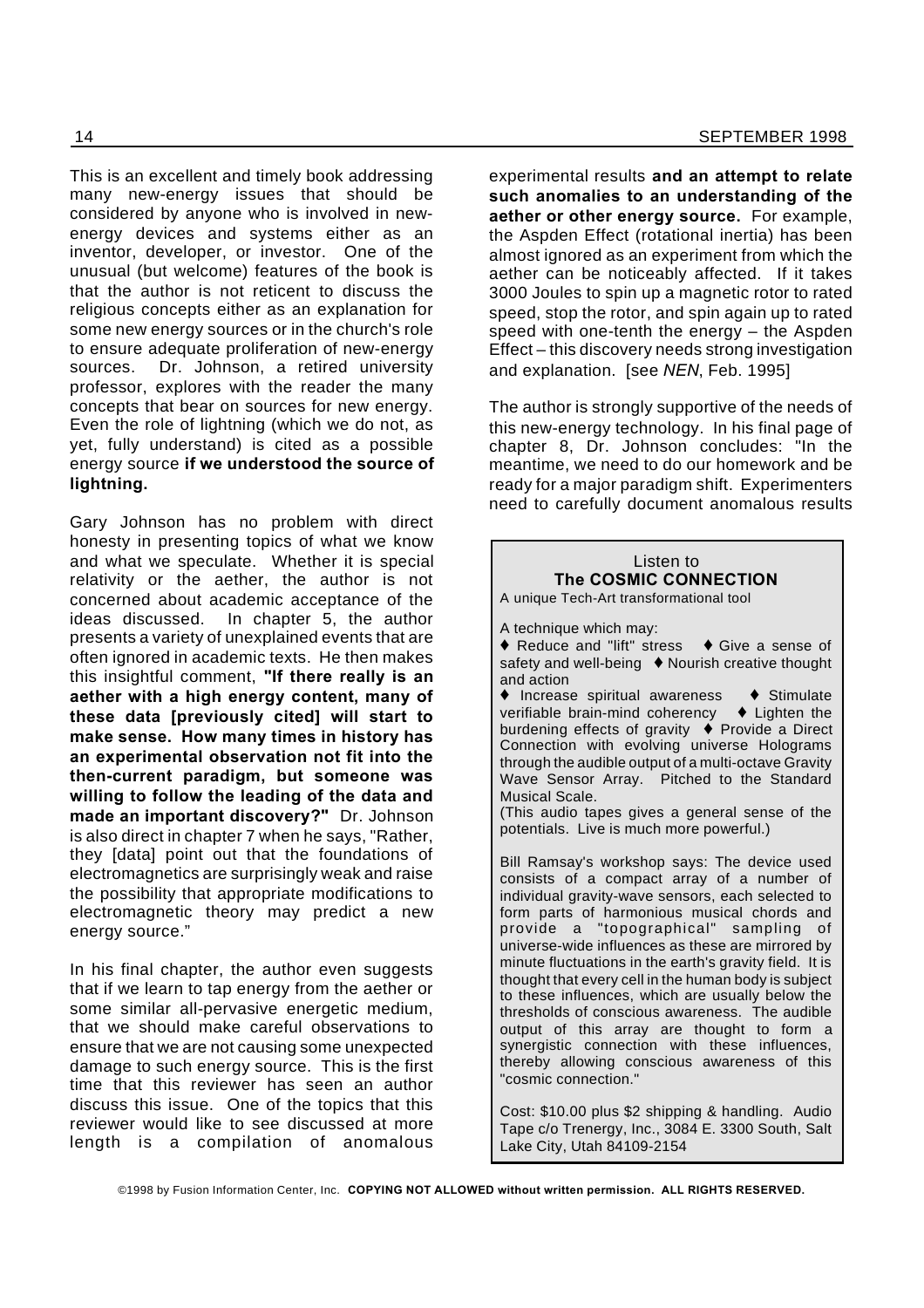and encourage others to replicate them. Theoreticians need to develop mathematical models for the unexplained observations in this book." This reviewer believes that the \$20 price for this book is an excellent investment for any of our new-energy readers.

#### **LETTER FROM TOBY GROTZ**

I would like to thank you and your team for sponsoring the 1998 International Symposium on New Energy (INE-98). The symposium was very helpful in terms of providing provocative new ideas for research that I am engaged in. I like the University setting and was reminded of the Low Energy Nuclear Reactions Conference at Texas A&M (1995 & 1996).

I hope that we can continue and begin a new tradition of yearly meetings at the University of Utah. If dormitory rooms can be rented, a meal plan contracted, and blocks of rooms reserved at local hotels for those who may want additional conveniences, a quality meeting could be held on a yearly basis.

A call for papers should be issued immediately for next year's INE and the dates should be set by the middle of September.

As the millennium begins we will find ourselves closer to understanding new energy systems. I would like to propose a combined conference in the year 2000 that would include the International Conference on Cold Fusion (ICCF), The Aether Physics Conference, The Saint-Petersburg Fundamentals of Natural Sciences Conference, *Infinite Energy* Cold Fusion and New Energy Symposium.

Toby Grotz

#### **LETTER TO: BARRY HILTON**

Dear Barry Hilton,

Your article, "How to Run Your Car on Zero-Point Energy", in the Aug-Sept 1998 issue of *NEXUS,* is of considerable interest to the readers of *New* *Energy News.* When you discussed Joe "X" Mark 1 Energy Cell with its battery connections and the potential of electrolyzing water, it was believable that such a device might be used to provide a combustible fuel for operating an automobile.

That Joe "X" was able to run his Rover V8 3500 SD1 on trips in Australia appeared to be a considerable achievement. Your report that Joe has successfully converted at least 14 vehicles with various improved models of the energyproducing device is also acceptable.

However, when the improved devices no longer need to be connected to a battery to provide the energy flow from the Energy Cell to the automobile carburetor, your story begins to get strongly unbelievable.

We also find it interesting that a 40-page book that sells for about one dollar per page appears to be the only source of information about this amazing discovery that has been developed over the past seven or eight years. This leads us to a question that will be on the mind of many of our readers: "Is this just a scam to sell books at a dollar a page, or is this a new technology that is being hidden from the world by Joe "X", except for his visitor Barry Hilton?"

It would mean a lot to our readers if we could talk to a person in the U.S. who has successfully replicated this device and is operating his or her automobile by running on water. Can you help our readers in this regard? Your answer to this letter will be published in the October 1998 issue of *New Energy News.*

Sincerely, Hal Fox, Editor, *New Energy News*.

#### **LETTER FROM BERND NURNBERGER**

This is my own original thought, glad you like it.

"At any given time in history, science was only so far advanced and sometimes violently denied the findings of advanced thinkers – only to come back later to the exact same point – to prove now the truth of what was previously denied."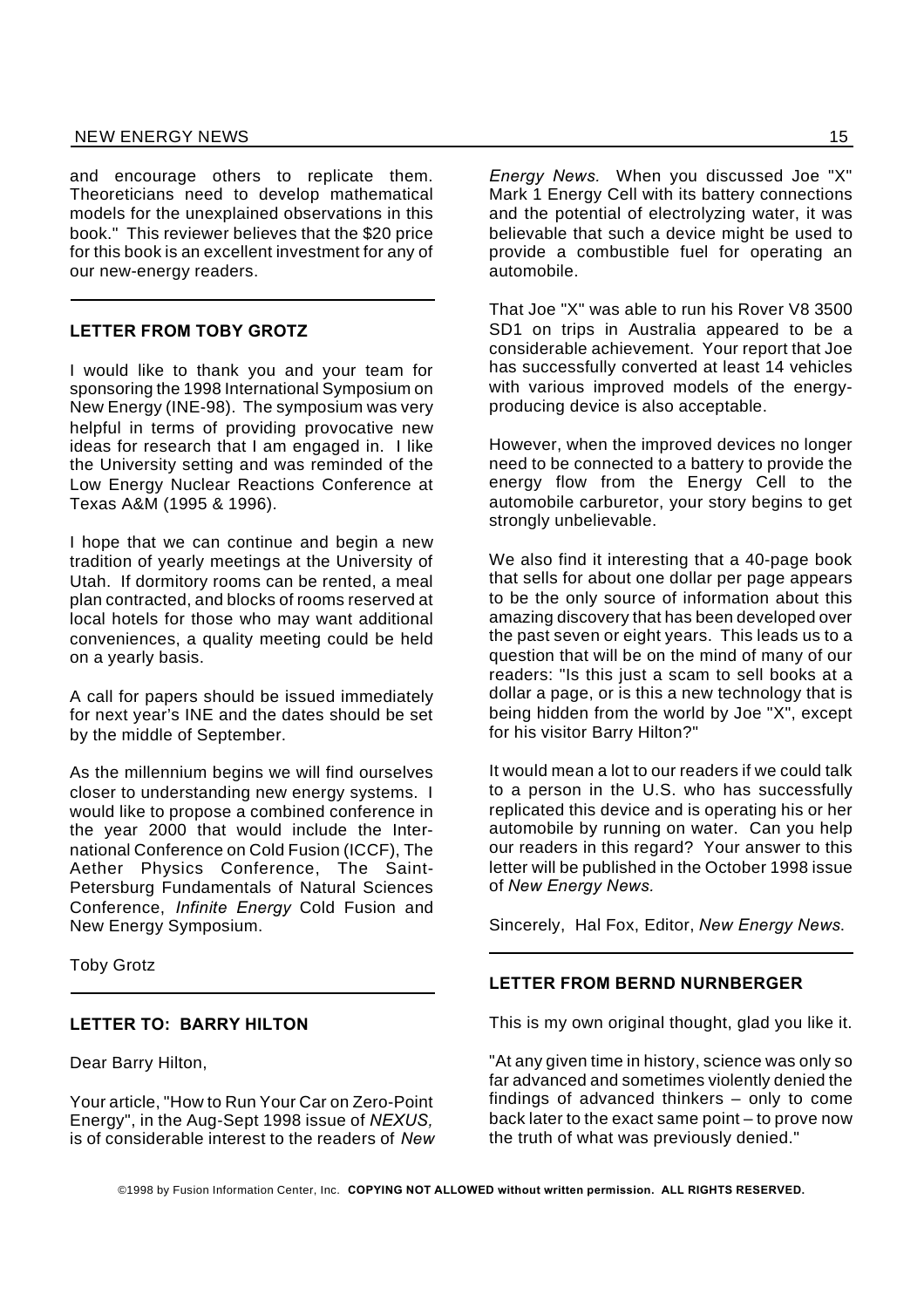

## **COLD FUSION AND NEW ENERGY SYMPOSIUM 1998**

| WHEN: SUNDAY, OCTOBER 11, 1998 8:00 A.M. - 10:00 P.M.<br>WHERE: HOLIDAY INN, THE CENTER OF NEW HAMPSHIRE CONV. CTR.<br>Convenient to the Manchester, NH airport, 1 hour from Boston's Logan airport.                  |                 |                                                                                                                                                         |  |  |  |
|-----------------------------------------------------------------------------------------------------------------------------------------------------------------------------------------------------------------------|-----------------|---------------------------------------------------------------------------------------------------------------------------------------------------------|--|--|--|
| Speakers, discussions, demonstration units, videos<br>Science Technology Investment Opportunities in the rapidly growing Cold<br>Fusion and New Energy field. Tentative list of speakers and companies:               |                 |                                                                                                                                                         |  |  |  |
| CETI, Storms, Graneau, Rothwell, Mallove, Correas, Fox, New Energy Partners Fund, etc.                                                                                                                                |                 |                                                                                                                                                         |  |  |  |
| Registration fee only \$75.00, includes all sessions plus two coffee/refreshment breaks.<br>Chef's luncheon and dinner concession available (guest's responsibility).<br>Sponsored by <i>Infinite Energy</i> Magazine |                 |                                                                                                                                                         |  |  |  |
|                                                                                                                                                                                                                       |                 |                                                                                                                                                         |  |  |  |
| Name:                                                                                                                                                                                                                 |                 | Credit Card: MC___ VISA___ AMEX_                                                                                                                        |  |  |  |
| Address:                                                                                                                                                                                                              |                 | Card Number:                                                                                                                                            |  |  |  |
| State:<br>City:                                                                                                                                                                                                       | Zip/Postal Code | Signature: <u>Executive</u>                                                                                                                             |  |  |  |
| Phone:                                                                                                                                                                                                                |                 | Expir. Date: /                                                                                                                                          |  |  |  |
| Check enclosed:                                                                                                                                                                                                       |                 | Send to: Cold Fusion Technology, Inc., P.O. Box 2816, Concord, NH 03302-2816<br>Phone: 603-228-4516; Fax 603-224-5975; email: staff@infinite-energy.com |  |  |  |

gas mileage in the city and emits 1/10 the pollutants of the conventional chemical combustion engine. The hybrid car is called Toyota Prius, costs some \$4000 more than a comparable compact sedan and sells quite well in a time other cars don't. It is not fully what I want but a step in the right direction, and I could buy it here and now. Is there any way to get a ZPE full electric car?

My original quote, edited competently by Sheila Barrera. It was first published in *FATE* magazine, 1996 May, among other reader's comments.

Bernd Nurnberger Yokohama, Japan, Planet Earth

# In Japan you can buy a car that gets twice the **Meetings**

#### **SECOND INTERNATIONAL SYMPOSIUM ON CONSCIOUSNESS, NEW MEDICINE AND NEW ENERGY**

November 26-27, 1998 Ibuka Hall, Waseda University Tokyo, Japan

Symposium slogan: Toward New Human Civilization

The Second International Symposium on Consciousness, New Medicine, and New Energy will bring together scientists and scholars from Japan and elsewhere to discuss their pioneering work and raise new questions for further research on the interrelationship of consciousness, matter and energy, complimentary and intergrative medicine, and new energy technologies.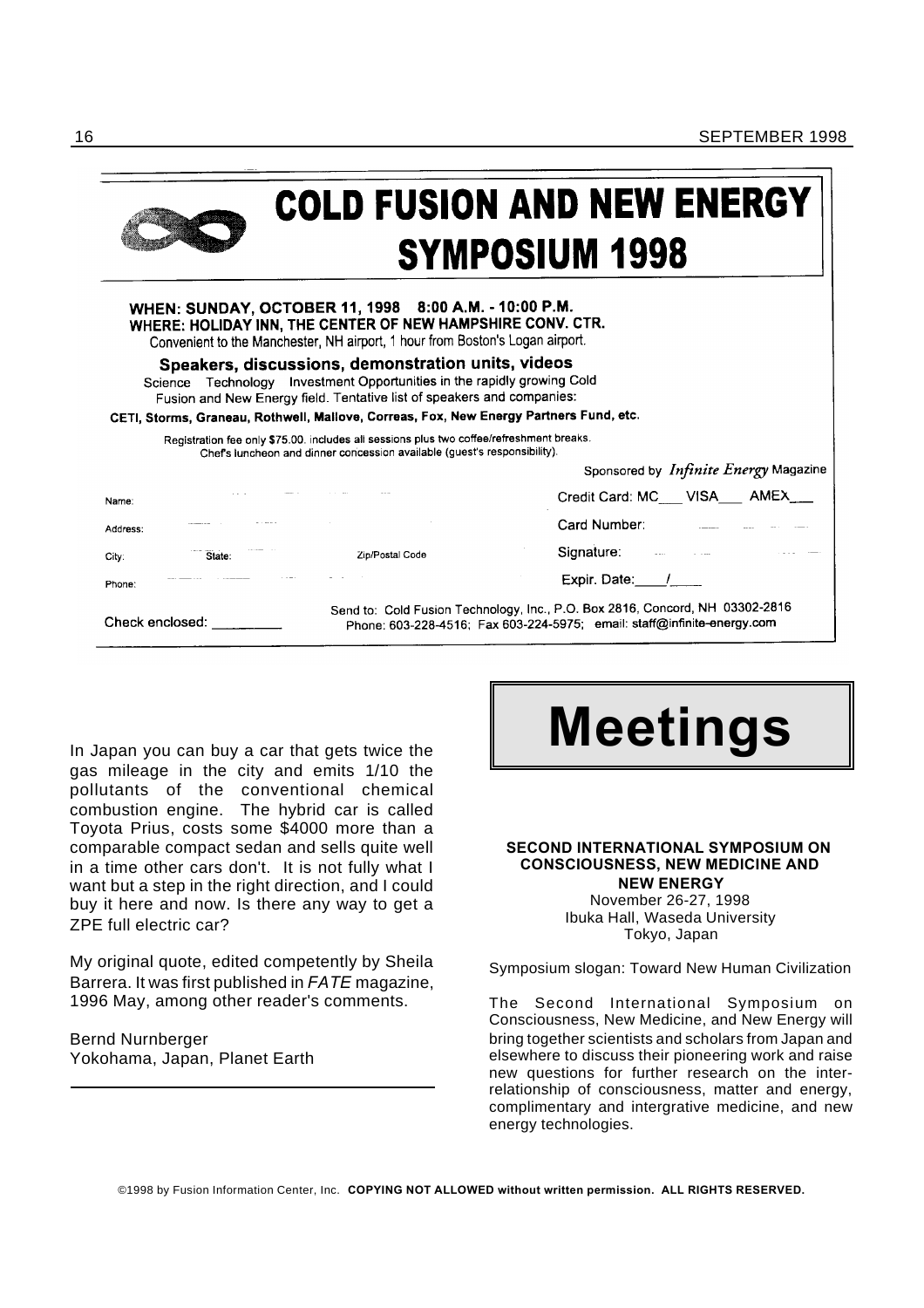## **Institute for New Energy Symposium 1998 Proceedings will be published in September Journal of New Energy \$45**

Research in these frontier areas challenges the dominant scientific paradigm, but a new scientific world-view and paradigm had appeared at the first symposium. This second symposium will help facilitate this new paradigm, based on wholeness which is important for the future of humanity and the whole earth.

Contact: Mr. Hideo Hirano, symposium secretary at: Tel/Fax: 0426-65-9371

#### **STAIF BREAKTHROUGH PROPULSION PHYSICS SESSIONS**

CALL FOR PAPERS:

The Breakthrough Propulsion Physics sessions in the **Conference on Applications of Thermophysics in Microgravity and Breakthrough Propulsion Physics**, will be held as part of the Space Technology & Applications International Forum (STAIF-99), January 31 - February 4, 1999, in Albuquerque, NM. The website for more information is http://www-chne.unm.edu/isnps/isnps.htm. The abstract contributors should E-Mail or call the author when an abstract is sent so we can be looking for it. Thanks.

Sessions: EMERGING PHYSICS TOWARD PROPELLANTLESS PROPULSION

Alan Holt,

Chair, NASA Johnson Space Center, DanieL C. Cole, Co-Chair, IBM Microelectronics

Papers are invited that present theories, experiments, or empirical evidence that describe research directions or specific approaches for the development of a capability to propel a vehicle in transatmospheric, near-earth space and deep space regions, without the use of rockets or beamed power. These capabilities include applications of: (1)

fundamental physics of forces and acceleration, addressing enhanced coupling between inertia, gravity, electromagnetism, inertial frames and/or space-time; (2) fundamental physics of motion through space time or the motion of perturbations of space time; and (3) fundamental physics of energy exchange mechanisms. Papers are also invited which (4) describe and compare competing theories or empirical evidence, with special emphasis to their potential for achieving a propulsion breakthrough, and which (5) address the use of microgravity research and technology testbeds associated with the International Space Station, Station-based and other free-flyers and earth-to-orbit vehicles.

#### EMERGING PHYSICS TOWARD HYPER-FAST SPACE TRAVEL

Catherine Asaro, Chair, Molecudyne Research Claudio Maccone, Co-Chair, Alenia Spazio

Papers are invited that present theories, proposed experiments, or empirical evidence that are aimed at addressing how to attain the maximum transit speeds physically achievable. This includes: (1) fundamental physics of forces and acceleration; (2) fundamental physics of motion through spacetime or the motion of perturbations of spacetime; and (3) fundamental physics of energy exchange mechanisms. Papers are also invited which (4) describe and compare competing theories or empirical evidence with special emphasis to their potential for achieving such a propulsion breakthrough.

EMERGING PHYSICS TOWARD BREAKTHROUGH SPACECRAFT POWER

Dave Goodwin,

Chair, U. S. Department of Energy, Office of High Energy & Nuclear Physics F.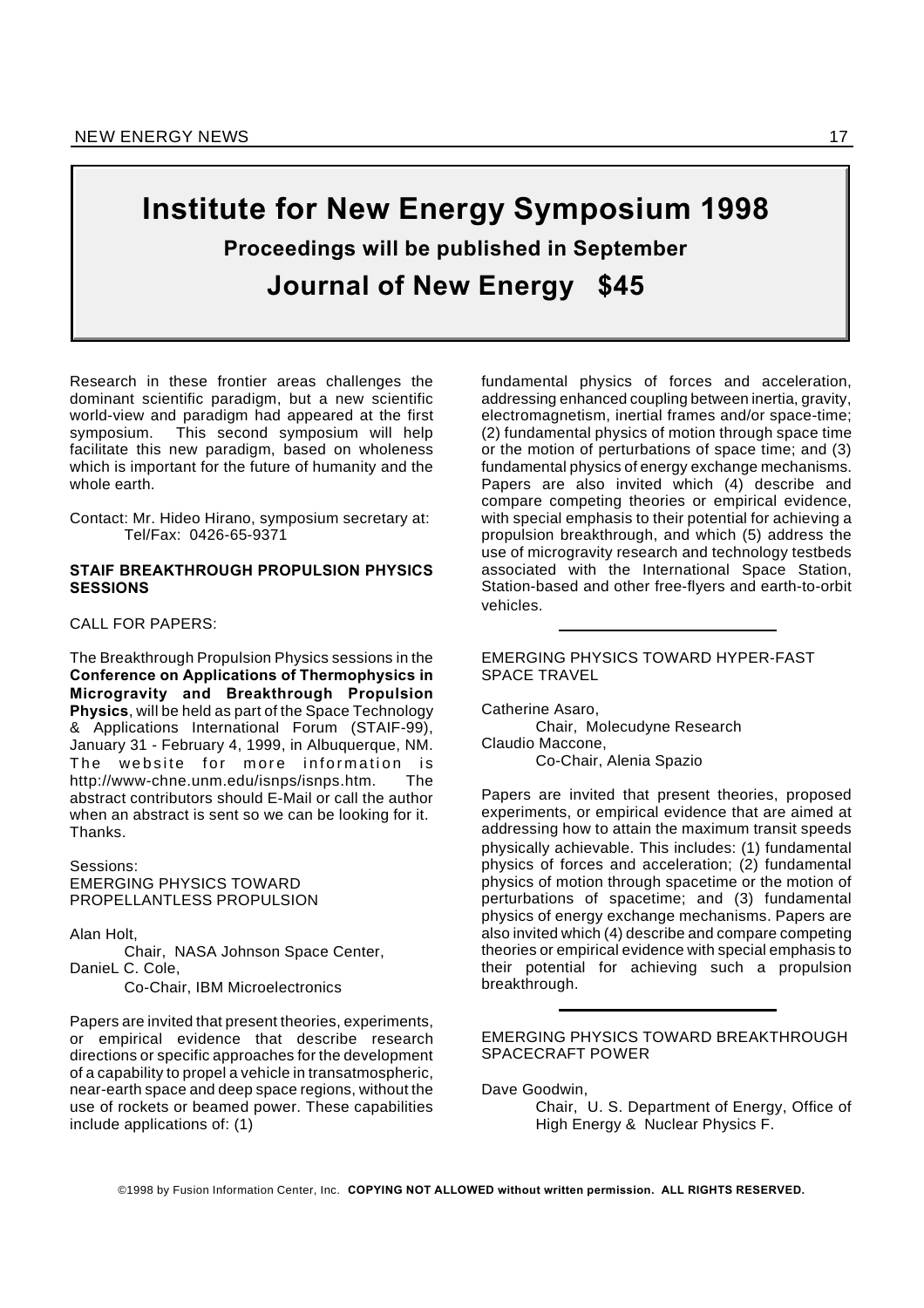Michael Serry,

Co-Chair, Digital Instruments Inc.

Papers are invited that present theories, proposed experiments, or empirical evidence that are aimed at addressing breakthrough energy production methods to power spacecraft propulsion. This includes fundamental physics of energy exchange mechanisms, and how energy exchange mechanisms might relate to kinetic energy of motion. Papers are also invited which describe and compare competing theories or empirical evidence.

# Commercial Column

The following companies (listed alphabetically) are commercializing cold fusion or other enhanced energy devices: [Listings with your additional copy, or boxed, for small annual service fee.]

#### **COMPANY**: PRODUCT

**American Pure Fusion Engineering and Supply**: Warren Cooley, 1-800-789-7109 or 503-585-6746. Email to: Coolwar@aol.com

**Clustron Sciences Corp.**: Contact: Ron Brightsen, 703-845-8531.

**ENECO**: is in the business of commercializing the exciting new field of low energy induced nuclear reactions in solids via patent licensing, jointventures, and co-operative research. ENECO, University of Utah Research Park, 391-B Chipeta Way, Salt Lake City, Utah 84108 USA. Contact Fred Jaeger, Voice 801-583-2000, Fax 801-583- 6245. Email: jaeger@ENECO-USA.com

**E-Quest Sciences**: Contact Russ George, FAX 415-851-8489.

**Holotec AG**: Clean Energy Technology, contact André Waser, Gen. Mgr., Bireggstrasse 14, CH-6003, Luzern, Switzerland. Phone 011 41-41 360 4485, or Fax 011 41- 41 360 4486.

**Hydro Dynamics, Inc**.: Rome, Georgia. Contact James Griggs, Voice 706-234-4111 Fax 706-234-0702.

**Fusion Information Center (FIC)**: Research and development of new energy systems. The world's most complete resource depository for cold fusion research information, as well as other new energy research including zero-point energy; space energy research; electronic, electromagnetic, and mechanical over unity devices and transmutation. We are the publishers for *New Energy News*, and *the Journal of New Energy.* FIC, 3084 E. 3300 South, Salt Lake City, Utah 84109-2154. Contact Hal Fox.

**JET Energy Technology, Inc.**: Weston, MA. Contact Dr. Mitchell Swartz, Voice 617-237-3625. Fax 617-237- 3625.

**Labofex, Experimental and Applied Plasma Physics**: Ontario, Canada. Contact Dr. Paulo N. Correa. Tel 905- 660-1040 Fax 905-738-8427

**Magnetic Power Inc.**: Sebastopol, CA. Contact Mark Goldes, voice 707-829-9391, Fax 707-829-1002.

**Nova Resources Group, Inc**.: Denver, CO. Call Chip Ransford, Phone 303-433-5582.

**Trenergy, Inc.,** has acquired rights to develop and produce a new-type of thermal power based on the controlled production of clean nuclear reactions from plasma injected transmutation. Contact through Trenergy, Inc., 3084 E. 3300 South, Salt Lake City, Utah 84109-2154 Phone 801-466-8680. Fax 801-466-8668

**UV Enhanced Ultrasound**: Hong Kong. FAX 852-2338-3057.

**"YUSMAR"- Scientific-Commercial Company:** President: Dr. Yuri S. Potapov, 277012 Kishinev, Moldova. Phone and Fax 011-3732-233318.

**Zenergy Corp.**: Founded in 1996 to facilitate the introduction of commercially viable energy alternatives. 390 South Robins Way, Chandler, AZ 85225. Contact Reed Huish, 602-814-7865, Fax 602-821-0967, e-mail: info@zenergy.com

Note: The Fusion Information Center has been acting as an information source to many of these companies. We expect to augment our international service to provide contacts, information, and business opportunities to companies considering an entry into the enhanced energy market.

©1998 by Fusion Information Center, Inc. **COPYING NOT ALLOWED without written permission. ALL RIGHTS RESERVED.**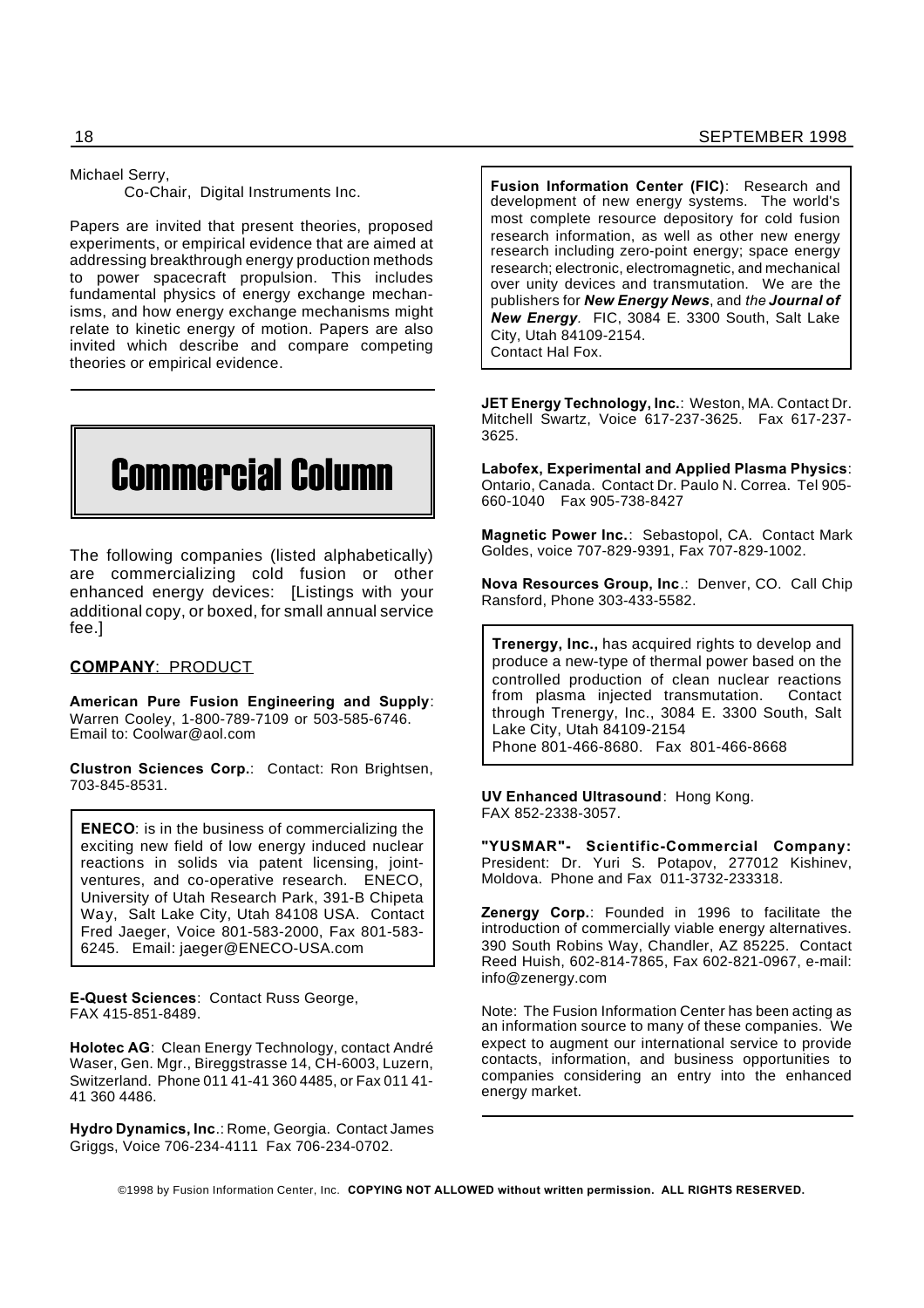#### **INFORMATION SOURCES**

Academy for New Energy (ANE) 216 Commerce Drive, Ste. 4, Fort Collins, CO 80524. Tel. 970-482-3731 *ANE Newsletter*, quarterly publication of ANE, edited by Robert Emmerich.

*Advanced Energy Network Newsletter*, quarterly. Advanced Energy Network, P.O. Box 691, Rondebosch 7700 Capetown, Rep. South Africa.

*Antigravity News and Space Drive Technology*, bimonthly newsletter, pub. J.E.Cox Enterprise, P.O. Box 655, Marietta, GA 30061-655 (Phone 770-218-9693). Per year \$36. U.S., \$48 foreign.

*Cold Fusion Times,* quarterly newsletter published by Dr. Mitchell Swartz, P.O. Box 81135, Wellesley Hills MA 02181.

Home Page: http://world.std.com/~mica/cft.html

*Cycles*, a R&D newsletter, published by Dieter Soegemeier, Editor, GPO Box 269, Brisbane, QLD.4001, Australia. Phone/Fax: +61 (0)7 3809 3257.

*Electric Spacecraft Journal*, quarterly, edited by Charles A. Yost, 73 Sunlight Drive, Leicester, NC 28748.

*Electrifying Times*, 3/year magazine. 63600 Deschutes Market Rd, Bend, OR 97701 541-388-1908, Fax 541-388-2750, E-mail <etimes@teleport.com> www.teleport.com/~etimes/

*Elemental Energy*, monthly newsletter, edited by Wayne Green, 70 Route 202N, Petersborough, NH 03458. Email: <design37@aol.com>

*Fusion Facts* has become a section in the *Journal of New Energy*.

*Fusion Technology,* Journal of the American Nuclear Society, edited by Dr. George Miley, 555 N. Kensington Ave., La Grange Park, IL 60525.

*Future Technology Intelligence Report*, monthly newsletter, making available technological information now omitted from establishment media. Back issues available at substantially lower cost on the InterNet at <www.tarapublishing.com> FTIR, P.O. Box 423652, San Francisco, CA 94142-3652.

*German Association for Vacuum Field Energy*: DVS-Secretariat, Feyermuehler Str. 12, D-53894 Merchernich, Germany. Tel: 011-49/(0)2443-8246 Fax: 011-49/(0) 2443-901880 E-mail: dvs@gptec.com Internet: www.gptec.com/dvs.

*Infinite Energy,* bi-monthly magazine. P.O. Box 2816, Concord, NH 03302-2816. Voice: 603-228-4516. Fax: 603-224-5975 E-mail 76570.2270@compuserve.com

**Institute for New Energy (INE),** organization to promote and help find funding for new energy research. Visit our **Home Page**: www.padrak.com/ine/ which contains many important scientific papers and current reports on all areas of research. E-mail: halfox@slkc.uswest.net or ine@padrak.com INE, 3084 E. 3300 South, Salt Lake City, Utah 84109-2154. Phone 801-466-8680 *New Energy News* monthly newsletter for INE, highlighting the research and

development in the worldwide new energy

*Journal of New Energy***,** quarterly, presenting papers representing the new areas of energy research, leading-edge ideas in the development of new energy technology, and the theories behind them. Published by the Fusion Information Center, Inc. Editor: Hal Fox. Address & phone above.

arena. Edited by Hal Fox.

KeelyNet BBS - Jerry Decker, 214-324-3501 Internet: www.keelynet.com E-mail: jdecker@keelynet.com

*Planetary Association for Clean Energy Newsletter*, quarterly, edited by Dr. Andrew Michrowski. 100 Bronson Ave, # 1001, Ottawa, Ontario K1R 6G8, Canada. Web page: http://energie.keng.de/~pace

*Positive News* and *Living Lightly*, quarterly, edited by S. Crockett-Burrows. The Six Bells, Bishops Castle, Shropshire SY9 5AA UK. Tel: (01588) 630-121 / 122

*Space Energy Journal*, quarterly, edited by Jim Kettner & Don Kelly, P.O. Box 1136, Clearwater, FL 34617-1136.

The above list of commercial and information sources will be growing. New listings will be added as information is received. Send information to *NEN*, P.O. Box 58639, Salt Lake City, UT, 84158.

©1998 by Fusion Information Center, Inc. **COPYING NOT ALLOWED without written permission. ALL RIGHTS RESERVED.**